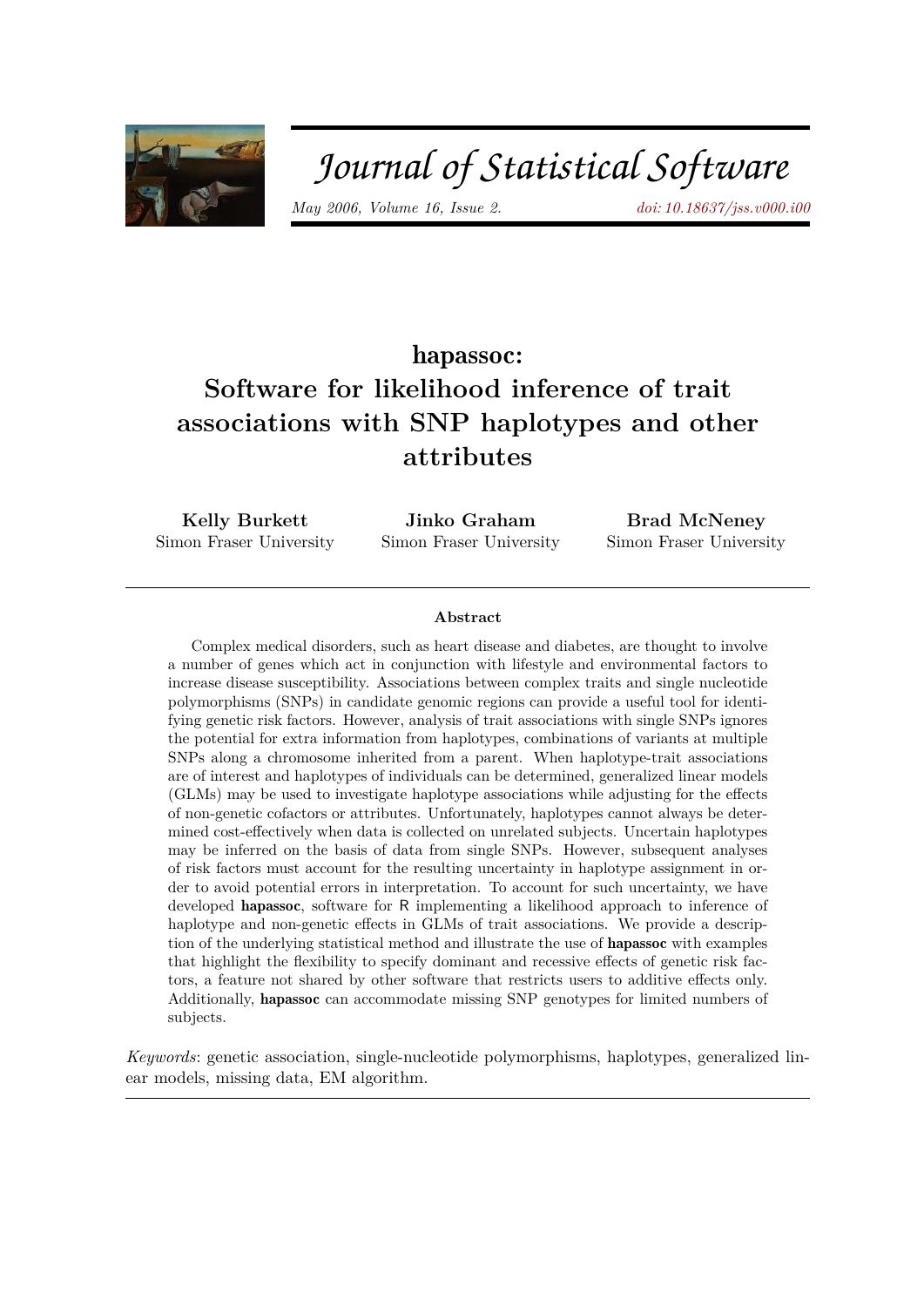# **1. Introduction and Background**

<span id="page-1-0"></span>The identification of genetic factors influencing susceptibility to complex diseases such as cancer and diabetes is important for improving our understanding of disease pathways. Genetic factors are measured at multiple sites of known genomic location (*genetic markers*) to determine if variants at these sites are associated with the disease trait. A common type of genetic marker in association studies is the *single nucleotide polymorphism* (SNP). SNPs generally have only two different variants, called *alleles*, which can be labelled as 0 or 1. For each marker, an individual inherits one allele from their mother, and one from their father. The *genotype* is the particular two alleles that are inherited. The three possible genotypes for a SNP marker are  $0/0$ ,  $0/1$  and  $1/1$ , where "/" is used to separate the alleles inherited from each parent. The 0/0 and 1/1 genotypes are called *homozygous* (both alleles are the same) and the 0/1 genotype is called *heterozygous* (the two alleles are different).

A *haplotype* denotes the alleles at multiple markers that are inherited together on the same chromosome from a parent. For example, if an individual inherits a 0 allele at one SNP and a 0 allele at another SNP from their mother, the haplotype they inherit is 00. Because the SNPs may be close together on the same chromosome, their alleles are not necessarily independent. The *haplotype phase* is the combination of the two haplotypes that an individual inherits. For example, the phased genotype 00/01 indicates that the two haplotypes inherited were 00 and 01; the genotype at the first SNP is  $0/0$  and the genotype at the second SNP is  $0/1$ .

When associations between haplotypes and disease outcomes or *traits* are of interest, a potential difficulty is that haplotype phase is not necessarily known because, typically, genotypes are only measured at individual markers. For a subject who is heterozygous at one or fewer markers, the haplotype phase can be inferred from the genotypes at individual markers. However, for a subject who is heterozygous at two or more markers, the phase can not be determined with certainty. This is illustrated in figure [1.](#page-1-0) Current cost-effective genotyping technology gives the observed genotypes at the two SNPs as  $(0/1, 0/1)$ . The observed genotypes could involve the inheritance of haplotypes 00 and 11, or of haplotypes 01 and 10. Therefore, two possible haplotype phasings, 00/11 and 01/10, are compatible with the observed data.



Figure 1: Illustration of unknown haplotype phase for certain observed genotypes

The analysis of haplotype-trait associations therefore involves handling the missing phase data. To describe such associations, Lake *[et al.](#page-15-0)* [\(2003\)](#page-15-0) and [Burkett](#page-15-1) *et al.* [\(2004\)](#page-15-1) adopt a *generalized linear model* (GLM) framework [\(McCullagh and Nelder 1983\)](#page-16-0). GLMs provide the flexibility to incorporate non-genetic risk factors or potential confounding variables such as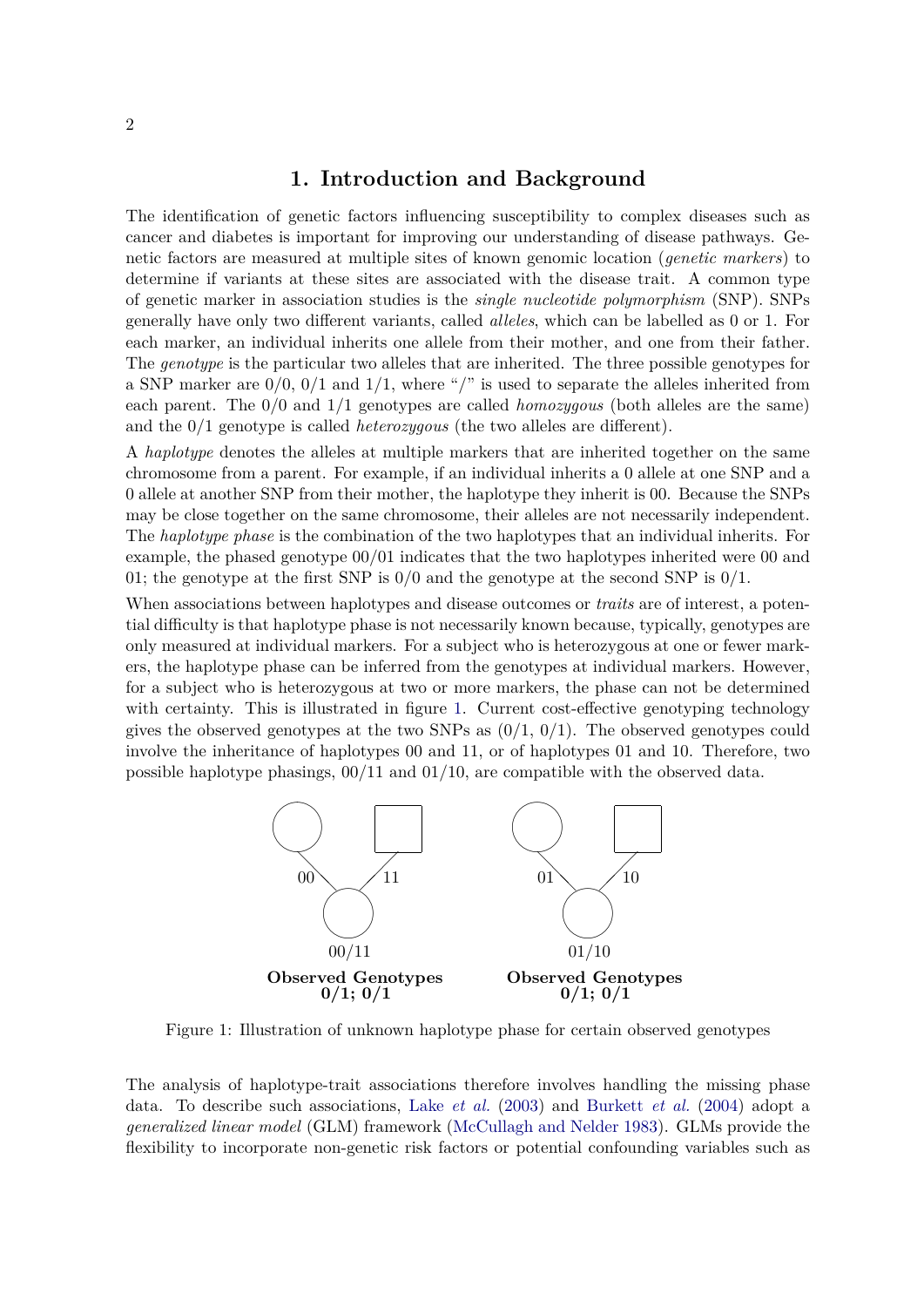age or sex as covariates. They also allow the incorporation of interaction between genetic and environmental risk factors, a current research focus in the study of complex diseases. Finally, GLMs can accommodate a variety of disease outcomes including dichotomous, count and continuous traits. The method of [Burkett](#page-15-1) *et al.* [\(2004\)](#page-15-1) is implemented in hapassoc, a contributed package for R. Standard population- and quantitative-genetic assumptions, such as population Hardy-Weinberg equilibrium and independence of haplotypes and nongenetic covariates, are made. Parameter estimates are obtained by use of an expectationmaximization (EM) algorithm, called the method of weights [\(Ibrahim 1990\)](#page-15-2), for missing categorical covariates. Standard errors that account for the extra uncertainty due to missing phase are calculated using Louis' method [\(Louis 1982\)](#page-16-1). The statistical approach implemented in hapassoc is briefly described and the use of the program is illustrated with examples.

## **2. Statistical Description**

Let  $y_i$  be the measured trait and  $x_i$  be the vector of covariates for the *i*th subject, assuming known haplotype phase. The covariates  $x_i$  provide information about the individual's haplotypes and non-genetic cofactors. Let  $P(x_i | \gamma)$  be the probability of covariates  $x_i$ , parametrized by *γ*. For notational convenience, suppose *γ* is a column-vector. A GLM specifies the conditional probability of the trait given the covariates as

$$
P(y_i | x_i, \beta, \phi) = \exp\left[\frac{y_i \nu_i - b(\nu_i)}{a_i(\phi)} + c(y_i, \phi)\right],
$$

where  $\nu_i$  is the canonical parameter for a probability distribution in the exponential family,  $\phi$  is a dispersion parameter,  $a_i(\phi) = \phi/m_i$  for a known constant  $m_i$ , and  $b(\cdot)$  and  $c(\cdot, \cdot)$  are known functions. A link function  $g(\mu_i) = \eta_i$  relates the linear model  $\eta_i = x_i^T \beta$  to the mean trait value  $\mu_i = b'(\nu_i)$ . The regression coefficients  $\beta$  describe the effects of haplotypes and nongenetic cofactors, including possible interactions, on the mean trait value. The parameters that describe the trait and covariate data are thus  $\theta = (\beta^T, \phi, \gamma^T)^T$ . However, we only consider  $\phi$  and  $\gamma$  as needed for inference about  $\beta$ , which is of primary interest.

If haplotype phase were known and complete covariate information were available on all subjects, the complete-data log-likelihood for the *i*th individual would be

$$
l_{ci}(\theta) = \log [P(y_i | x_i, \beta, \phi) \times P(x_i | \gamma)].
$$

Haplotypes are not necessarily known, and therefore for some subjects the genetic components of the covariate vector  $x_i$  are not available. However, the observed genotypes at individual SNPs constrain the potential haplotype configurations. Hereafter, let  $x_{obs,i}$  be the observed covariate information for the *i*th subject and  $x_i^j$  $\mathbf{v}_i^j$  be the *j*th possible covariate vector (i.e. covariates that code haplotype information and non-genetic covariates) consistent with *xobs,i*. We account for missing haplotype phase by use of the EM algorithm [\(Dempster](#page-15-3) *et al.* [1977\)](#page-15-3), in which maximum likelihood estimates  $\hat{\theta}$  are obtained by iteratively maximizing the conditional expectation of the complete-data log-likelihood,  $Q(\theta | \theta_t)$ , given the observed data and current parameter estimates  $\theta_t$  to determine new parameter estimates  $\theta_{t+1}$ . Assuming independent subjects,  $Q(\theta | \theta_t) = \sum_i Q_i(\theta | \theta_t)$ , where  $Q_i(\theta | \theta_t) = \mathsf{E}[l_{ci}(\theta) | y_i, x_{obs,i}, \theta_t]$ .

Our EM algorithm is based on the method of weights [\(Ibrahim 1990\)](#page-15-2), an implementation for generalized linear models with categorical covariates that may be missing (see [Horton and](#page-15-4)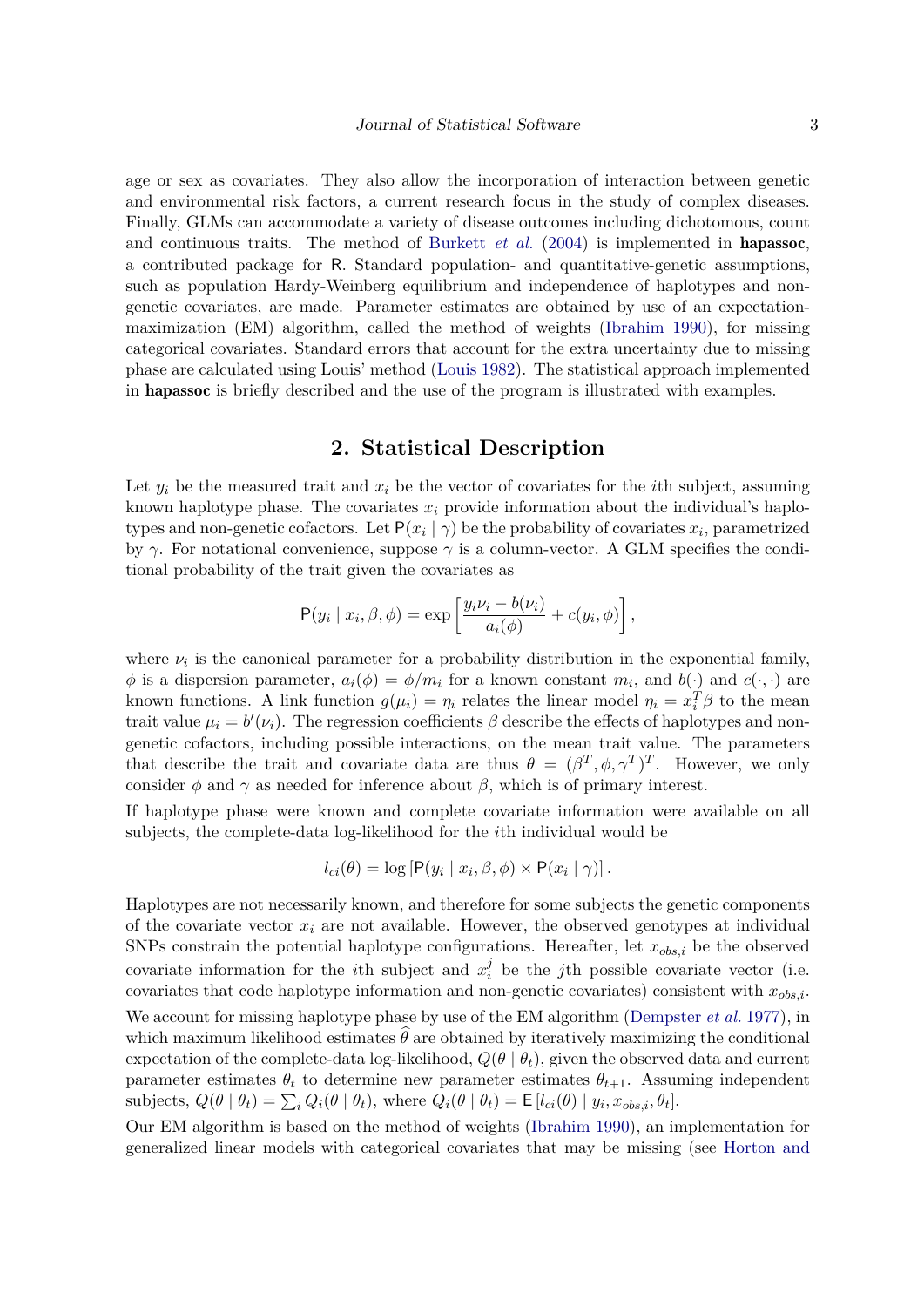[Laird 1999,](#page-15-4) for a review). Let  $l_{ci}^{j}(\theta) = \log P(y_i, x_i^j)$  $\binom{J}{i}$   $\theta$  be the complete-data log-likelihood for the *i*th subject if that subject had covariate vector  $x_i^j$  $i<sup>j</sup>$ . Then

$$
Q_i(\theta \mid \theta_t) = \sum_j l_{ci}^j(\theta) P(x_i^j \mid y_i, x_{obs,i}, \theta_t) = \sum_j l_{ci}^j(\theta) w_{ij}(\theta_t),
$$

where  $w_{ij}(\theta_t) = P(x_i^j)$  $y_i \mid y_i, x_{obs,i}, \theta_t$  are the "weights". Note that each subject's contribution  $Q_i(\theta | \theta_t)$  to  $Q(\theta | \theta_t)$  is summed over the set of covariate vectors consistent with their observed data  $(y_i, x_{obs,i})$ . The EM algorithm involves computing weights for each possible complete-data covariate vector (E-step), and computing new parameter estimates by maximizing a weighted log-likelihood function (M-step). Upon convergence, standard errors can be calculated. We implemented this EM algorithm and the calculation of standard errors in R (http://www.r-project.org) as described in detail below. Our implementation is freely available on the Comprehensive R Archive Network (CRAN) as a package called hapassoc.

#### **2.1. EM algorithm implemented in** hapassoc

Our implementation of the algorithm is summarized by the following steps.

- 1. For each individual with unknown haplotypes, add a "pseudo-individual" for each possible haplotype combination consistent with that individual's observed genotypes. The genetic data for each pseudo-individual is a different haplotype configuration; the nongenetic data is the same for each pseudo-individual. Initial values for regression coefficients and haplotype frequencies are set.
- 2. At the *t*th iteration:
	- (a) E-step: Compute the expected log-likelihood conditional on the observed data and the current parameter estimates  $\theta_t = (\beta_t^T, \phi_t, \gamma_t^T)^T$ .

This step simplifies to weighting each pseudo-individual by the conditional probability of the corresponding haplotype configuration given the observed data:

$$
w_{ij}(\theta_t) = \mathsf{P}(x_i^j \mid y_i, x_{obs,i} \theta_t) = \frac{\mathsf{P}(y_i \mid x_i^j, \beta_t, \phi_t) \mathsf{P}(x_i^j \mid \gamma_t)}{\sum_k \mathsf{P}(y_i \mid x_i^k, \beta_t, \phi_t) \mathsf{P}(x_i^k \mid \gamma_t)}.
$$

Calculation of  $P(y_i | x_i^j)$  $\beta_i^{\jmath}, \beta_t, \phi_t$ ) is straightforward using the GLM and the estimates  $\beta_t$  and  $\phi_t$  from fitting the model in the M-step at iteration *t*. To specify the covariate distribution  $P(x_i^j)$  $\hat{i}$   $\gamma$ <sup>*t*</sup>), two standard assumptions from the genetics literature are made. The first is independence of the genetic and non-genetic factors:

$$
\mathsf{P}(x_i^j | \gamma_t) = \mathsf{P}(x_{gi}^j | \gamma_t) \mathsf{P}(x_{ei}^j | \gamma_t),
$$

where  $x_{gi}^j$  and  $x_{ei}^j$  code, respectively, the haplotype and non-genetic covariate information. If only the haplotype information is missing, this assumption means that

$$
w_{ij}(\theta_t) = \frac{\mathsf{P}(y_i \mid x_i^j, \beta_t, \phi_t) \mathsf{P}(x_{gi}^j \mid \gamma_t)}{\sum_k \mathsf{P}(y_i \mid x_i^k, \beta_t, \phi_t) \mathsf{P}(x_{gi}^k \mid \gamma_t)} \equiv w_{ij}(\beta_t, \phi_t, \gamma_{gt})
$$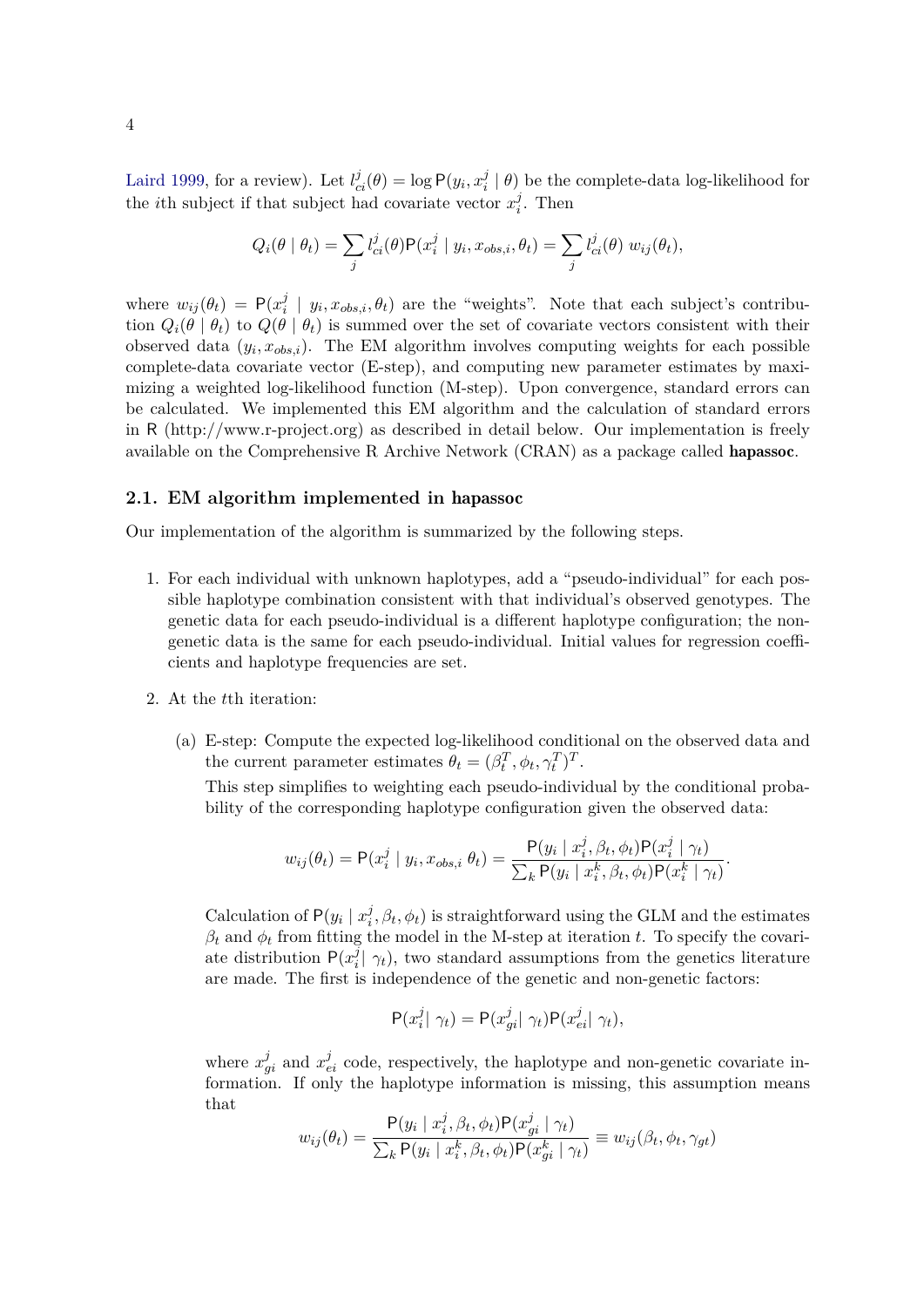so that only the distribution  $P(x_{gi}^j | \gamma_t)$  has to be specified. Such a simplification is convenient because specifying  $P(x_{ei}^j | \gamma_t)$  can be difficult for non-genetic covariates that are continuous, for example.

In general, the frequencies of haplotype configurations are not identifiable from the genotypes at individual SNPs. For example, haplotype configurations resulting in two or more heterozygous SNP genotypes are never observed unambiguously. However, under Hardy-Weinberg proportions (HWP), the probability of a haplotype configuration can be written in terms of the haplotype frequencies, allowing both the frequencies of haplotypes and of haplotype configurations to be estimated from genotypes at individual SNPs. The assumption of HWP holds if the haplotype inherited from the mother is independent of the haplotype inherited from the father. Assuming HWP also leads to a considerable reduction in the number of parameters *γ*<sub>*g*</sub> describing the haplotype covariate distribution  $P(x_{gi} | \gamma_g)$ . For example, when considering haplotypes of 3 SNPs, there are  $2^3 = 8$  possible haplotypes compared to  $8(9)/2 = 36$  possible phase configurations. The substantive reduction in the number of genetic parameters leads to faster convergence of the EM algorithm and greater stability of estimation.

(b) M-step: Maximize the conditional expected log-likelihood  $Q(\theta | \theta_t)$  to determine the  $(t+1)$ <sup>th</sup> parameter estimate.

Under the assumption of independence of the genetic and non-genetic covariates,  $Q(\theta \mid \theta_t)$  may be re-expressed as a sum of components involving one of either  $(\beta, \theta_t)$ *φ*), *γ<sup>g</sup>* or *γe*:

$$
Q(\theta | \theta_t) = \sum_{i} Q_i(\theta | \theta_t) = \sum_{i} \sum_{j} w_{ij}(\beta_t, \phi_t, \gamma_{gt}) l_{ci}^j(\theta)
$$
  
\n
$$
= \sum_{i} \sum_{j} w_{ij}(\beta_t, \phi_t, \gamma_{gt}) \log \left[ P(y_i | x_i^j, \beta, \phi) P(x_{gi}^j | \gamma_g) P(x_{ei} | \gamma_e) \right]
$$
  
\n
$$
= \sum_{i} \sum_{j} w_{ij}(\beta_t, \phi_t, \gamma_{gt}) \log P(y_i | x_i^j, \beta, \phi)
$$
  
\n
$$
+ \sum_{i} \sum_{j} w_{ij}(\beta_t, \phi_t, \gamma_{gt}) \log P(x_{gi}^j | \gamma_g)
$$
  
\n
$$
+ \sum_{i} \sum_{j} w_{ij}(\beta_t, \phi_t, \gamma_{gt}) \log P(x_{ei} | \gamma_e)
$$
  
\n
$$
= Q(\beta, \phi | \beta_t, \phi_t, \gamma_{gt}) + Q(\gamma_g | \beta_t, \phi_t, \gamma_{gt}) + Q(\gamma_e | \beta_t, \phi_t, \gamma_{gt})
$$

Therefore, each component is maximized separately to update the estimates of  $\beta$ ,  $\phi$  and  $\gamma_q$ .

The summand  $Q(\beta, \phi \mid \beta_t, \phi_t, \gamma_{gt})$  is a weighted log-likelihood for regression and dispersion parameters in a GLM. The R glm function is used to estimate  $\beta_{t+1}$ with the  $w_{ij}(\beta_t, \phi_t, \gamma_{gt})$  input to the glm function through the "weights" option. The summand  $Q(\gamma_g \mid \beta_t, \phi_t, \gamma_{gt})$  is a weighted multinomial log-likelihood and so its maximization is also straightforward. Since estimates of  $\gamma_e$  are not required for the weights or for updating estimates of the other parameters,  $\gamma_e$  can be ignored when finding maximum-likelihood estimates of the regression parameters *β*.

3. Repeat E- and M-steps until convergence.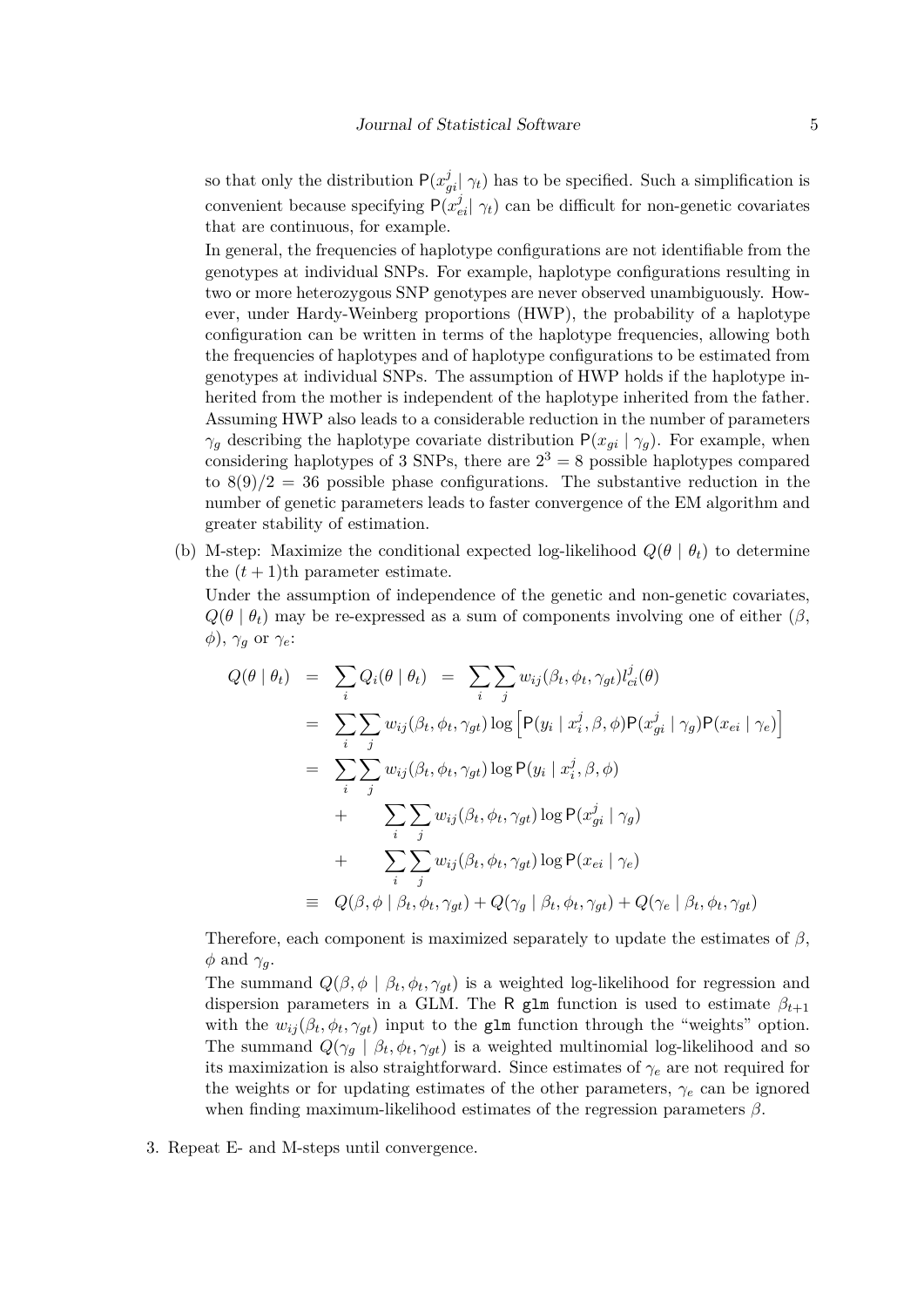4. Calculate the standard errors using values from the final GLM.

The variance-covariance matrix of  $\hat{\theta}$  can be approximated by the inverse of the observed information matrix  $I(\theta)$ . [Louis](#page-16-1) [\(1982\)](#page-16-1) gives an expression for the observed information in missing data problems. With ambiguous haplotype configurations, the expression consists of a term for the expected complete-data information given the observed genotypes minus a penalty for unknown phase [\(Schaid](#page-16-2) *et al.* [2002\)](#page-16-2). Factorization of the likelihood implies that only the observed information  $I(\beta, \phi, \widehat{\gamma_g})$  is required to obtain standard errors for  $\hat{\beta}$ . The variance of  $\hat{\beta}$  is approximated by the appropriate submatrix of  $I^{-1}(\hat{\beta}, \hat{\phi}, \hat{\gamma_g})$ . Appendix A provides details of the derivation of  $I^{-1}(\hat{\beta}, \hat{\phi}, \hat{\gamma_g})$ .

# **3. Using** hapassoc **and its features**

Our contributed R package hapassoc can be downloaded from the CRAN webpage using the install command at the R command line (>):

> install.packages('hapassoc')

hapassoc does not depend on any optional R packages. After it has been installed, the package may be loaded with:

#### > library(hapassoc)

There are four main functions for the user of hapassoc: pre.hapassoc, hapassoc, summary.hapassoc and anova.hapassoc. The function pre.hapassoc takes the input dataset, with columns of genotype data, and outputs an augmented dataset consisting of all pseudo-individuals. The function hapassoc fits the user-specified generalized linear model, with haplotypes as covariates. The summary function provides a summary of the results while anova returns a likelihood ratio test of two nested models fit with hapassoc. Further details on each of these functions are now given.

The function pre.hapassoc pre-processes the input dataset for hapassoc. This pre-processing involves converting the genotype data into haplotype data and adding rows to the input dataset representing haplotype configurations compatible with the observed genotype data for a subject. If the haplotype configuration of a subject is known, no extra rows are added for this subject. The pre-processing also involves obtaining initial estimates for haplotype frequencies based on the genotype data from all subjects combined. Haplotypes with nonnegligible frequency below a user-defined pooling tolerance (pooling.tol) are then grouped together. The function requires the input dataset to have the following form:

- 1. Each row represents an individual. Columns represent the trait (response), non-genetic covariate information and genotype information.
- 2. The columns of genotype information may have one of two formats. For the "allelic" format, each genotype is denoted by two columns, one column for each allele, with alleles coded as either 0 or 1. For the "genotypic" format, the genotype at each locus is given in one column by a character string or factor. Only two possible variants or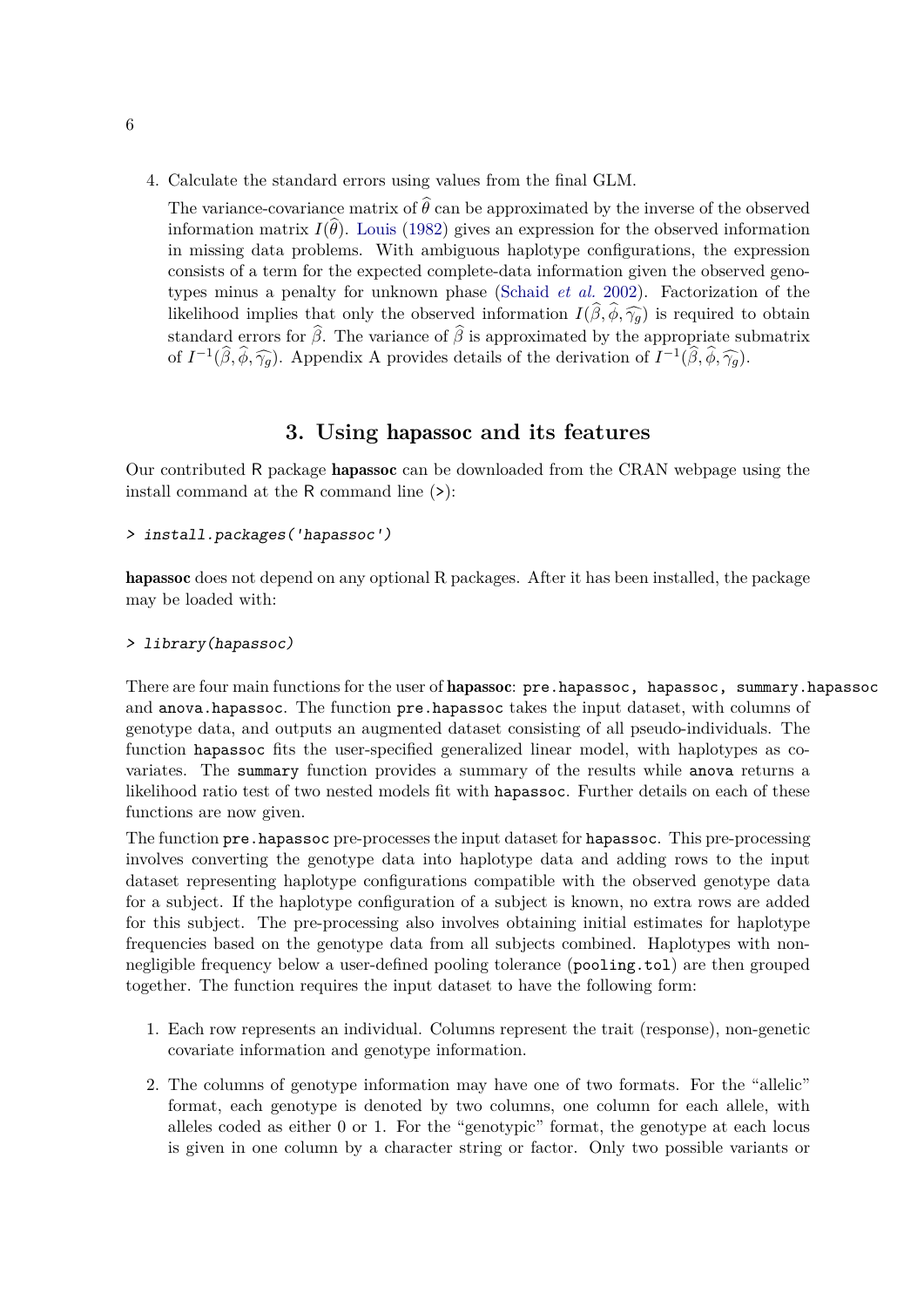alleles are permitted, forming three possible genotypes. Genotypes with more than two alleles will cause pre.hapassoc to issue an error and stop execution. Examples of both allelic and genotypic formats are given in section [4.](#page-7-0)

- 3. If there are *n* SNPs, the final *n* columns of the "genotypic" dataset or 2*n* columns of the "allelic" dataset contain the genotype data. By default, pre.hapassoc prints a list of genotype variables used to form haplotypes and a list of other "non-genetic" variables passed to the function.
- 4. There are no restrictions on the non-genetic covariate columns, except that missing data should be coded as NA. Note that only missing genotype data is handled by **hapas**soc; individuals with missing non-genetic data will be removed from the dataset and a warning will be given to the user.
- 5. Missing allelic data should be coded as NA or ' '. Missing genotypic data should be coded as, e.g., 'A', if one allele is missing and the other allele is the nucleotide adenine (say), and ' ' or NA if both alleles are missing.

This function has a number of optional parameters that may be set by the user. The option maxMissingGenos specifies the maximum number of SNPs which may be missing genotypes for a subject in order for that subject to be included in the analysis, with a default of 1. Each SNP with a missing genotype leads to more haplotype configurations being added for that subject in the augmented dataset. To avoid convergence problems due to haplotypes of low frequency, pooling.tol can be used to specify a threshold frequency below which haplotypes will be pooled into a single category. The threshold is applied to the initial haplotype frequencies provided by pre.hapassoc. The "pooled" category returned by pre.hapassoc is not updated with the haplotype frequencies from subsequent iterations of the EM algorithm in hapassoc. The default pooling threshold is set to 0.05. Similarly, the parameter zero.tol gives the frequency below which it is assumed that a haplotype does not exist. The default threshold is the inverse of ten times the total number of haplotypes in all subjects. Pseudo-individuals carrying haplotypes of estimated frequency below this zero threshold will be removed from the augmented dataset. The verbose flag, if TRUE (the default), causes pre.hapassoc to print a list of the genotype variables used to form haplotypes and a list of other non-genetic variables.

The function pre.hapassoc will return a list with components required for hapassoc. The components include two data frames, haploMat and haploDM, with the haplotype information. The data frame haploMat consists of two columns, one for each of the inferred haplotypes, and a row for each pseudo-individual in the dataset. The data frame haploDM consists of a column for each of the haplotypes inferred to be present in the dataset and a row for each pseudo-individual. Each pseudo-individual is given a code of 0, 1 or 2 in each column for the number of copies they have of that haplotype. Therefore, all rows of haploDM should sum to 2, as each individual can have only two haplotypes. The non-haplotype data is returned in the data frame nonHaploDM. Some rows of nonHaploDM may be identical, as they represent the trait value and non-genetic covariate information for the same individual who has multiple haplotype configurations compatible with their observed genotype data. Other components of the list returned by pre.hapassoc include a vector initFreq of initial estimates of all haplotype frequencies (including pooled haplotypes), vectors zeroFreqHaplos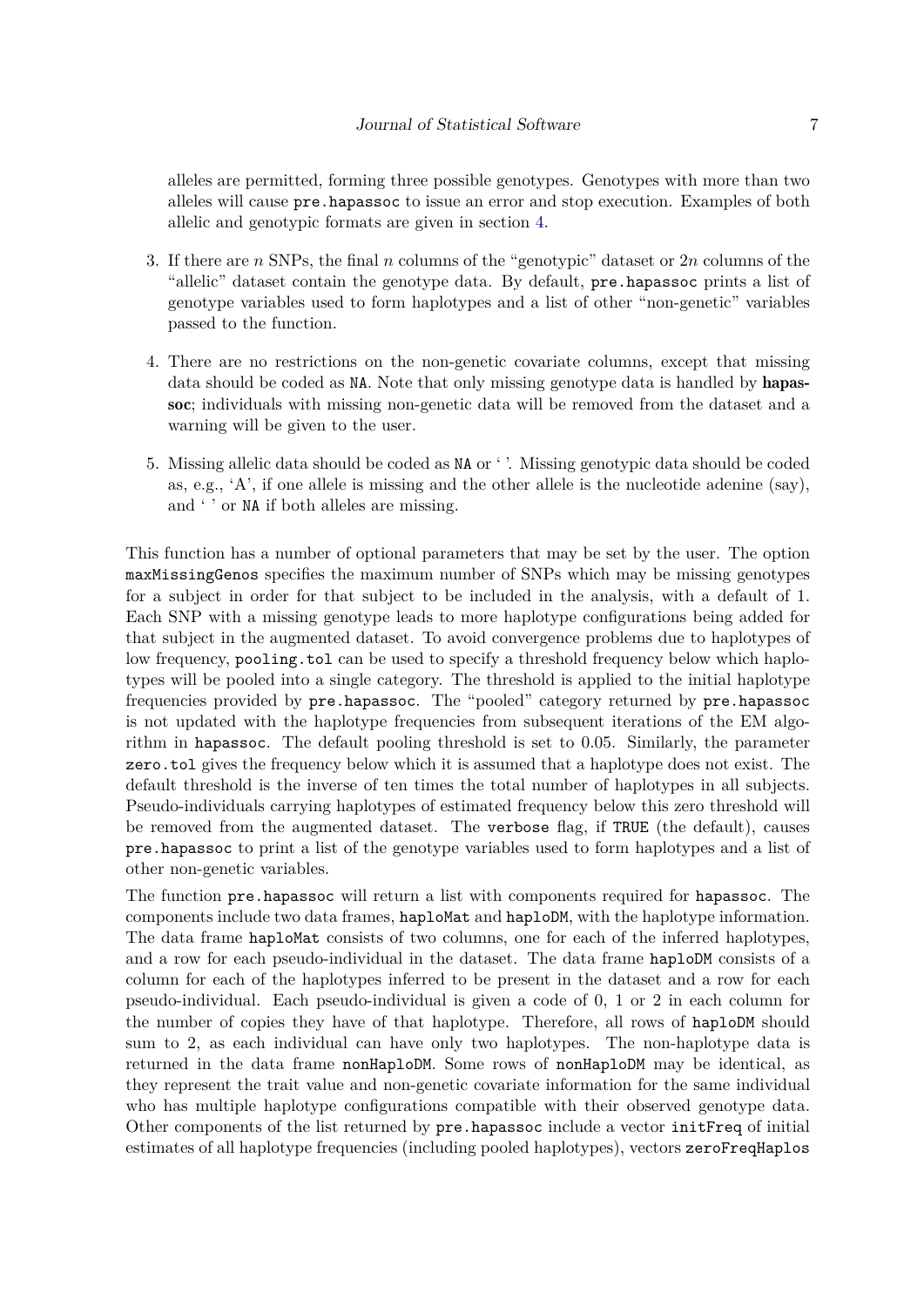and pooledHaplos of the zero-frequency and pooled haplotypes, respectively, and a vector wt of the initial estimates for the weights. For more information on this function, type

#### > help(pre.hapassoc)

The function hapassoc uses the list returned from pre.hapassoc as input, and fits the linear model provided in the model-formula argument. The model formula is specified the same way as it would be for the glm or lm functions in R. The elements of the model formula must have names from among the names of columns in the data frames nonHaploDM and haploDM. The availability of haploDM provides the user with the flexibility to specify recessive, dominant or other types of genetic risk models. See the examples in section [4](#page-7-0) below for more details on specifying the model equation. As with  $g \ln n$ , the family of the GLM is specified with the family parameter. Currently the binomial, gaussian, poisson, and Gamma families are supported by hapassoc. Unlike glm, we have opted for a binomial family as the default, since in most of the biomedical applications we have encountered binary traits (e.g. diseased/not diseased) have been investigated. Other optional parameters can be set including the initial estimates of haplotype frequencies and of regression coefficients used to start the EM algorithm, the maximum number of iterations for the algorithm, the tolerance for convergence, and a verbose flag that controls printing of the iteration number and the value of the covergence criterion at each iteration.

The function returns a list of class "hapassoc" with components such as the estimated regression coefficients, the estimated haplotype frequencies and an estimate of their joint variancecovariance matrix. The associated help file, found by typing help(hapassoc), provides a detailed description of the components of the returned list. The function summary.hapassoc is the summary method for the class and provides a nicer way of viewing the results. The summary includes a table of the estimated regression coefficients and the associated standard errors, Z scores and p-values, a table of the estimated haplotype frequencies and their standard errors, and the estimated dispersion parameter (when appropriate). Likelihood ratio tests to compare two nested models fit with hapassoc may be performed with anova.hapassoc.

# **4. Examples**

<span id="page-7-0"></span>This section illustrates the use of hapassoc with examples of logistic and linear regression, when input genotypes are in "allelic" and "genotypic" format, respectively.

#### **4.1. Logistic regression with input genotypes in "allelic" format**

The "hypoDat" dataset from the hapassoc package will be used for this example. The dataset can be loaded into R with the command

#### > data(hypoDat)

The first five rows of the dataset are shown

 $>$  hypoDat  $[1:5,]$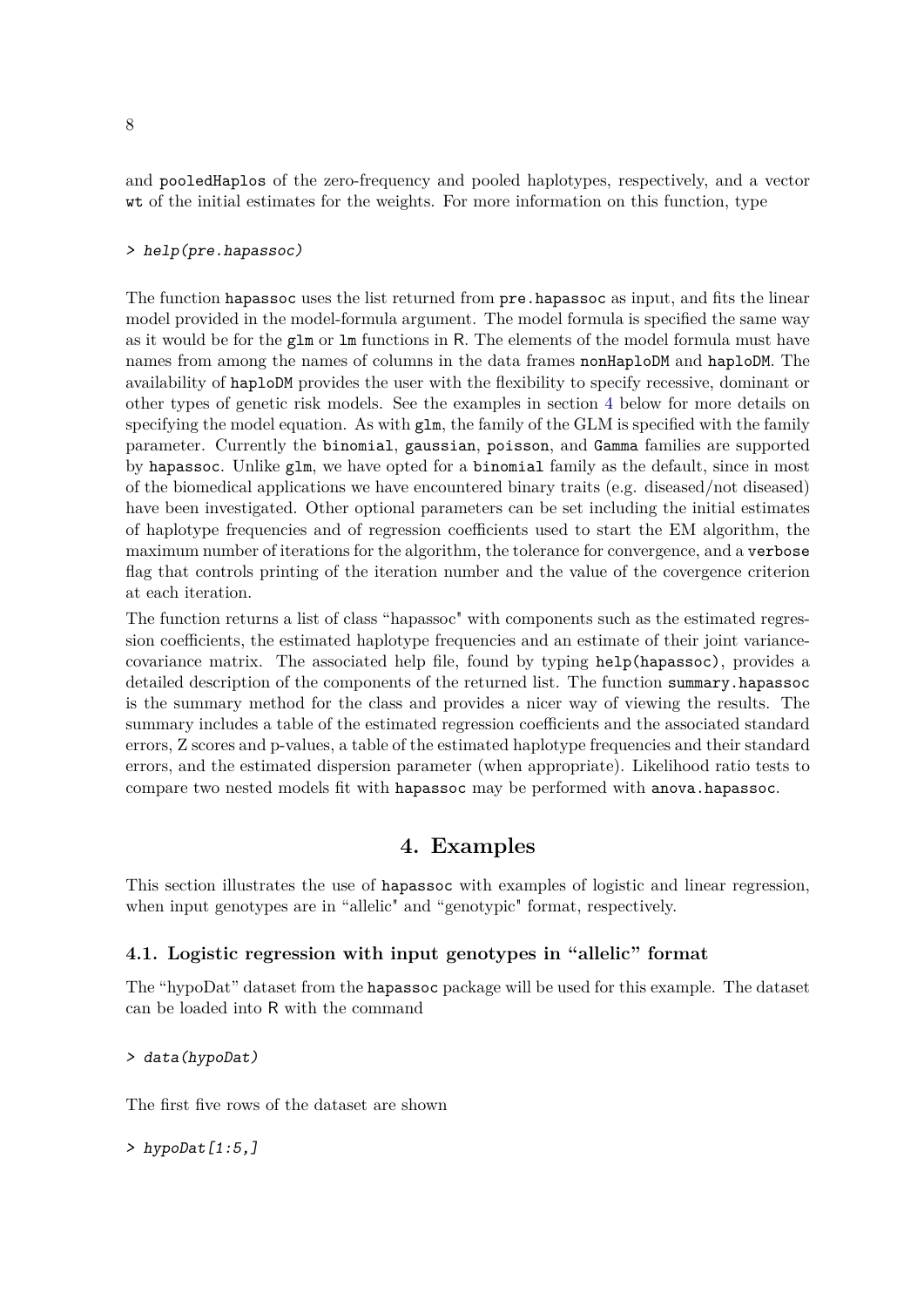|  | 0                                                                                               | $\left( \right)$ | $\Omega$                                   |                                    |
|--|-------------------------------------------------------------------------------------------------|------------------|--------------------------------------------|------------------------------------|
|  | $\Omega$                                                                                        |                  |                                            |                                    |
|  |                                                                                                 |                  |                                            |                                    |
|  |                                                                                                 | $\left( \right)$ |                                            |                                    |
|  | affected<br>$0 - 1.0457877$<br>$0 - 1.3604013$<br>0 0.5672941<br>$0 - 0.2220068$<br>0 1.8051683 | $-1$<br>(        | ()<br>$\Omega$<br>$\mathbf{1}$<br>$\Omega$ | attr M1.1 M1.2 M2.1 M2.2 M3.1 M3.2 |

The data consists of eight columns, the affection status  $(0/1)$ , a continuous non-genetic covariate, and information on three diallelic genetic markers. The genotype data is in "allelic" format, so there are six genotype columns for the three SNPs. The genotype of the first SNP is represented by the two columns M1.1 and M1.2. For example, the fourth individual has genotype 1/1 (two copies of allele 1) at the first SNP.

The genotype data is converted to haplotype data by the pre.hapassoc function. Data frames passed to pre.hapassoc are assumed to contain the response, an arbitrary number of non-genetic covariates and the genotype data. The user must tell the function explicitly how to separate the genetic and non-genetic data by specifying numSNPs and by passing a data frame whose last  $2\times$ numSNPs (allelic format) or last numSNPs (genotypic format) columns comprise the data on genotypes. The data frame hypoDat is in allelic format and so the appropriate call is

```
> example1.haplos <- pre.hapassoc(hypoDat,numSNPs=3)
```

```
Haplotypes will be based on the following SNPs (allelic format):
SNP 1: M1.1/M1.2
SNP 2: M2.1/M2.2
SNP 3: M3.1/M3.2
Remaining variables are:
 affected, attr
```
As an aside, if only the first and third SNPs were of interest for haplotype effects, the call to pre.hapassoc could be modified to

> example2.haplos <- pre.hapassoc(hypoDat[,c(1:4,7:8)],numSNPs=2)

Haplotypes will be based on the following SNPs (allelic format): SNP 1: M1.1/M1.2 SNP 2: M3.1/M3.2 Remaining variables are: affected, attr

Similarly, if only the first two SNPs were of interest the call would be

```
> example2.haplos <- pre.hapassoc(hypoDat[,1:6],numSNPs=2)
Haplotypes will be based on the following SNPs (allelic format):
SNP 1: M1.1/M1.2
SNP 2: M2.1/M2.2
Remaining variables are:
 affected, attr
```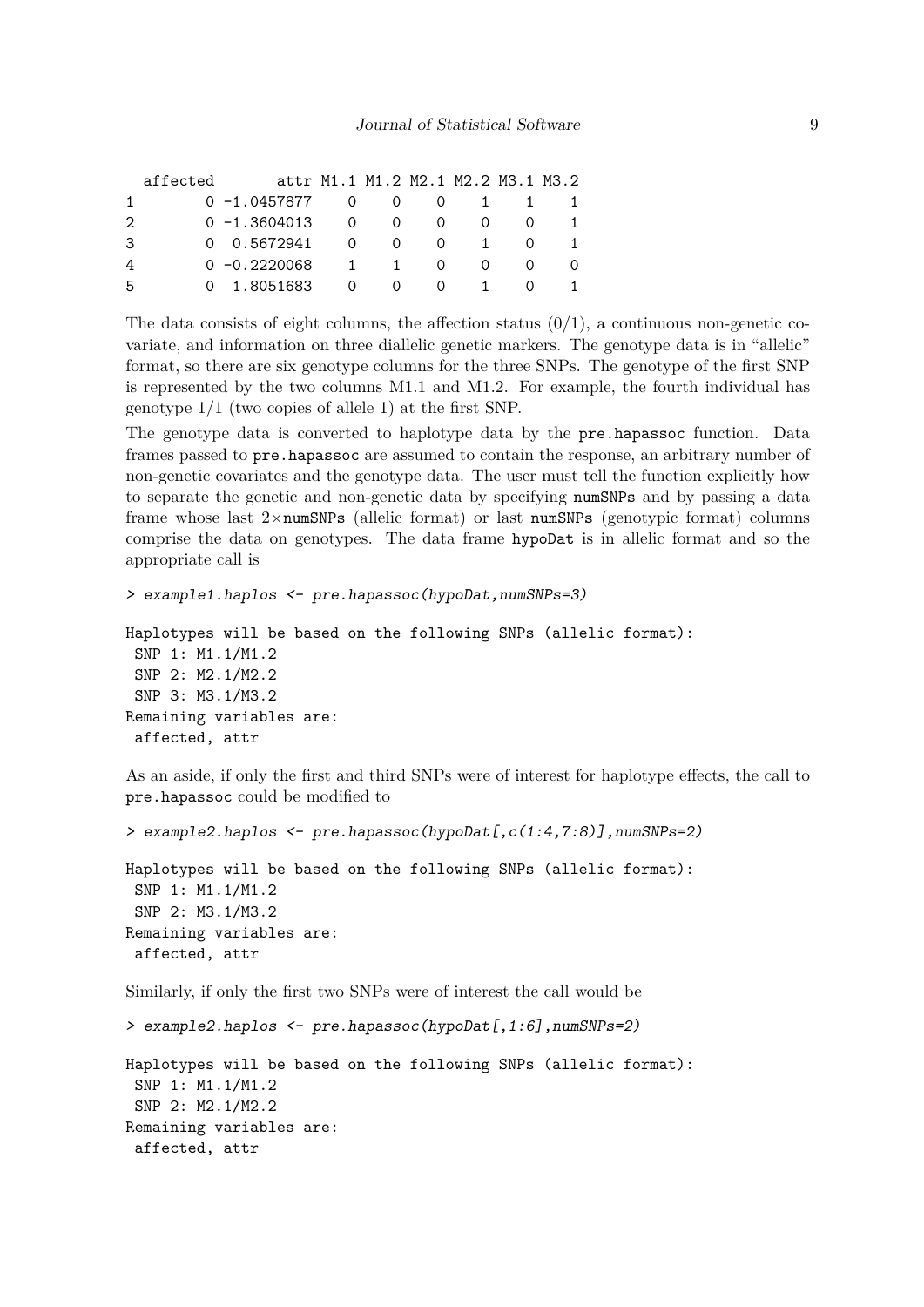Finally, if the last two SNPs were of interest the possible calls are

```
> example2.haplos <- pre.hapassoc(hypoDat[,c(1:2,5:8)],numSNPs=2)
Haplotypes will be based on the following SNPs (allelic format):
SNP 1: M2.1/M2.2
SNP 2: M3.1/M3.2
Remaining variables are:
 affected, attr
> example2.haplos <- pre.hapassoc(hypoDat,numSNPs=2)
Haplotypes will be based on the following SNPs (allelic format):
SNP 1: M2.1/M2.2
SNP 2: M3.1/M3.2
Remaining variables are:
affected, attr, M1.1, M1.2
```
We prefer the first of these calls since it will exclude the data on the first SNP, M1.1 and M1.2, from the non-haplotype data frame nonHaploDM output by pre.hapassoc. The second call includes the columns M1.1 and M1.2 describing the first SNP in nonHaploDM.

The first two individuals in the hypoDat dataset have haplotype configurations that can be inferred with certainty. However, the haplotype configuration of the third individual is uncertain. This subject either has haplotypes 000/011 or 001/010. The uncertain haplotype phasing for this subject is reflected in the data frames haploDM and nonHaploDM returned by pre.hapassoc. The rows of haploDM corresponding to the first five rows of hypoDat are

> example1.haplos\$haploDM[1:7,]

|  |   |  | h000 h001 h010 h011 h100 pooled |
|--|---|--|---------------------------------|
|  | . |  |                                 |

| $\overline{0}$ |                | $\overline{0}$ | $\overline{1}$ | 0        | O. |
|----------------|----------------|----------------|----------------|----------|----|
| 1              | 1              | $\mathsf{O}$   | $\overline{0}$ | 0        | 0  |
| $\mathbf{1}$   | $\overline{0}$ | $\overline{0}$ | $\mathbf{1}$   | 0        | 0  |
| $\Omega$       | 1              | 1              | $\Omega$       | $\Omega$ | 0  |
| $\overline{0}$ | $\overline{0}$ | $\overline{0}$ | $\overline{0}$ | 2        | 0  |
| 1              | $\overline{0}$ | $\mathsf{O}$   | 1              | $\Omega$ | 0  |
| $\Omega$       | $\overline{1}$ | 1              | $\overline{0}$ | $\Omega$ | ∩  |
|                |                |                | $\overline{1}$ |          |    |

Rows three and four of haploDM correspond to row three of hypoDat for the third subject with the uncertain haplotype configuration. The column for the "pooled" category of haploDM is comprised of haplotypes 101, 110 and 111 (see the estimated haplotype frequencies below). The rows of nonHaploDM corresponding to the first five subjects in hypoDat are:

> example1.haplos\$nonHaploDM[1:7,]

10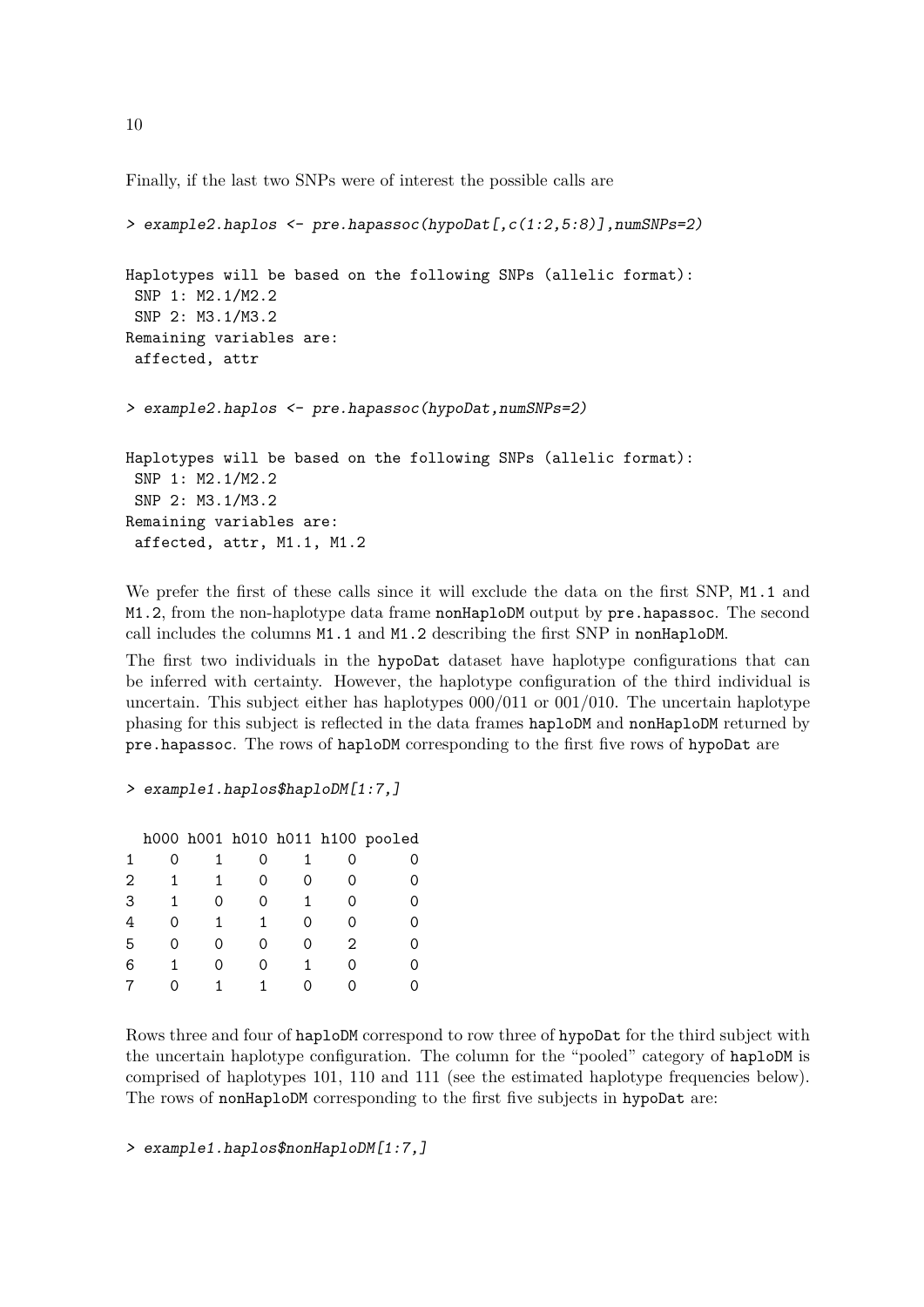|   | affected | attr             |
|---|----------|------------------|
| 1 |          | $0 - 1.0457877$  |
| 2 |          | $0 - 1.3604013$  |
| 3 | O.       | 0.5672941        |
| 4 | O.       | 0.5672941        |
| 5 |          | 0 -0.2220068     |
| 6 | O.       | 1.8051683        |
| 7 |          | 1.8051683<br>ი - |

As with HaploDM, rows three and four of nonHaploDM are pseudo-individuals that correspond to the subject in row three of hypoDat, and therefore have the same trait and non-genetic covariate data.

The initial estimates of haplotype frequencies are

```
> example1.haplos$initFreq
```
h000 h001 h010 h011 h100 h101 h110 0.25179111 0.26050418 0.23606001 0.09164470 0.10133627 0.02636844 0.01081260 h111 0.02148268

Haplotypes h101, h110, and h111 all have frequencies below the default pooling threshold of 0.05 and so they comprise the pooled category in example1.haplos\$haploDM.

Logistic regression is now performed to determine the effects of haplotypes on affection status, after adjusting for the non-genetic covariate "attr".

```
> example1.regr1<-hapassoc(affected ~ attr+h000+h010+h011+h100+pooled,
+ example1.haplos,family=binomial())
```
The same regression can be fit with

```
> example1.regr<-hapassoc(affected ~ .,baseline="h001",
+ example1.haplos,family=binomial())
```
where the "." in the model formula is an R short form for the other columns in the data matrix. Haplotype h001 was chosen as the baseline haplotype in this example because it is the most frequent (the default in hapassoc). Users are free to choose their own baseline haplotype, but are cautioned that using a rare haplotype (or the pooled category, if rare) as the baseline can lead to unstable parameter estimates.

Other formula syntax is supported in the hapassoc function. For example,

```
> example1.regr<-hapassoc(affected == 0 ~ attr+h000+h010+h011+h100+pooled,
+ example1.haplos,family=binomial())
```
can be used to specify that the probability that affection status is 0 is modelled, rather than 1. This feature can be useful if the binary outcome is specified by character strings, such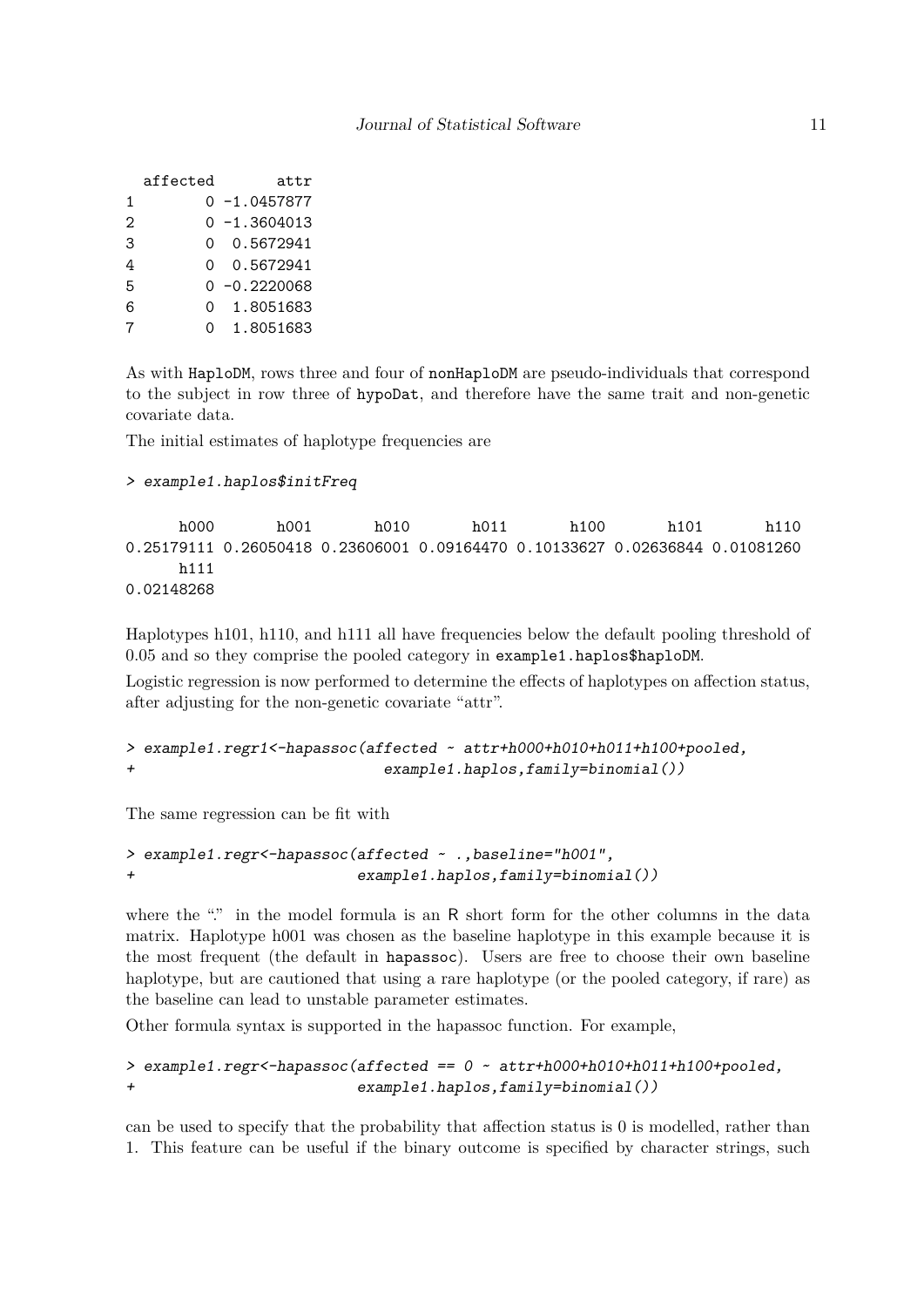as "yes"/"no", since the formula may then be specified as hapassoc(affected  $==$  'yes'  $\sim$ ...)

Additionally, different models for haplotype effects can be fit using R formula syntax. The default is an additive effect for each copy of the haplotype on the scale of the linear predictor. The following command fits recessive effects for haplotypes h000 and h001 (i.e., the haplotype has an effect only if the individual has two copies).

```
> example1.regr2 <- hapassoc(affected \sim attr + I(h000==2) + I(h001==2),
+ example1.haplos, family=binomial())
```
The output of hapassoc may be summarized with:

```
> summary(example1.regr)
C_{2}11hapassoc(form = affected == 0 \sim \text{attr} + \text{h}000 + \text{h}010 + \text{h}011 + \text{h}100 + \text{h}011 + \text{h}010 + \text{h}011 + \text{h}010 + \text{h}011 + \text{h}011 + \text{h}011 + \text{h}011 + \text{h}011 + \text{h}100 + \text{h}011 + \text{h}100 + \text{h}011 + \text{h}100 + \text{h}111 + \text{h}100 + \text{pooled, haplos.list = example1.haplos, family = binomial())
Number of subjects used in analysis: 100
Coefficients:
                  Estimate Std. Error zscore Pr(>|z|)
(Intercept) 1.24304712 0.7826121 1.58833114 0.11221148
attr -0.74117082 0.2919206 -2.53894658 0.01111868
h000 -1.15178187 0.5942128 -1.93833229 0.05258270
h010 0.59528765 0.6570407 0.90601329 0.36492882
h011 0.03426242 0.9155250 0.03742379 0.97014710
h100 0.85628090 1.0199383 0.83954187 0.40116530
pooled -0.38745841 0.8775181 -0.44153893 0.65882289
Estimated haplotype frequencies:
           Estimate Std. Error
f.h000 0.26732097 0.03930403
f.h001 0.25180046 0.03865720
f.h010 0.21981267 0.03877367
f.h011 0.10106590 0.02949351
f.h100 0.09501225 0.02369630
f.h101 0.02586632 0.01412337
f.h110 0.01785410 0.01384235
f.h111 0.02126733 0.01247509
(Dispersion parameter for binomial family taken to be 1)
```
Log-likelihood: -322.155788349086

A global hypothesis test for haplotype effects may be performed with: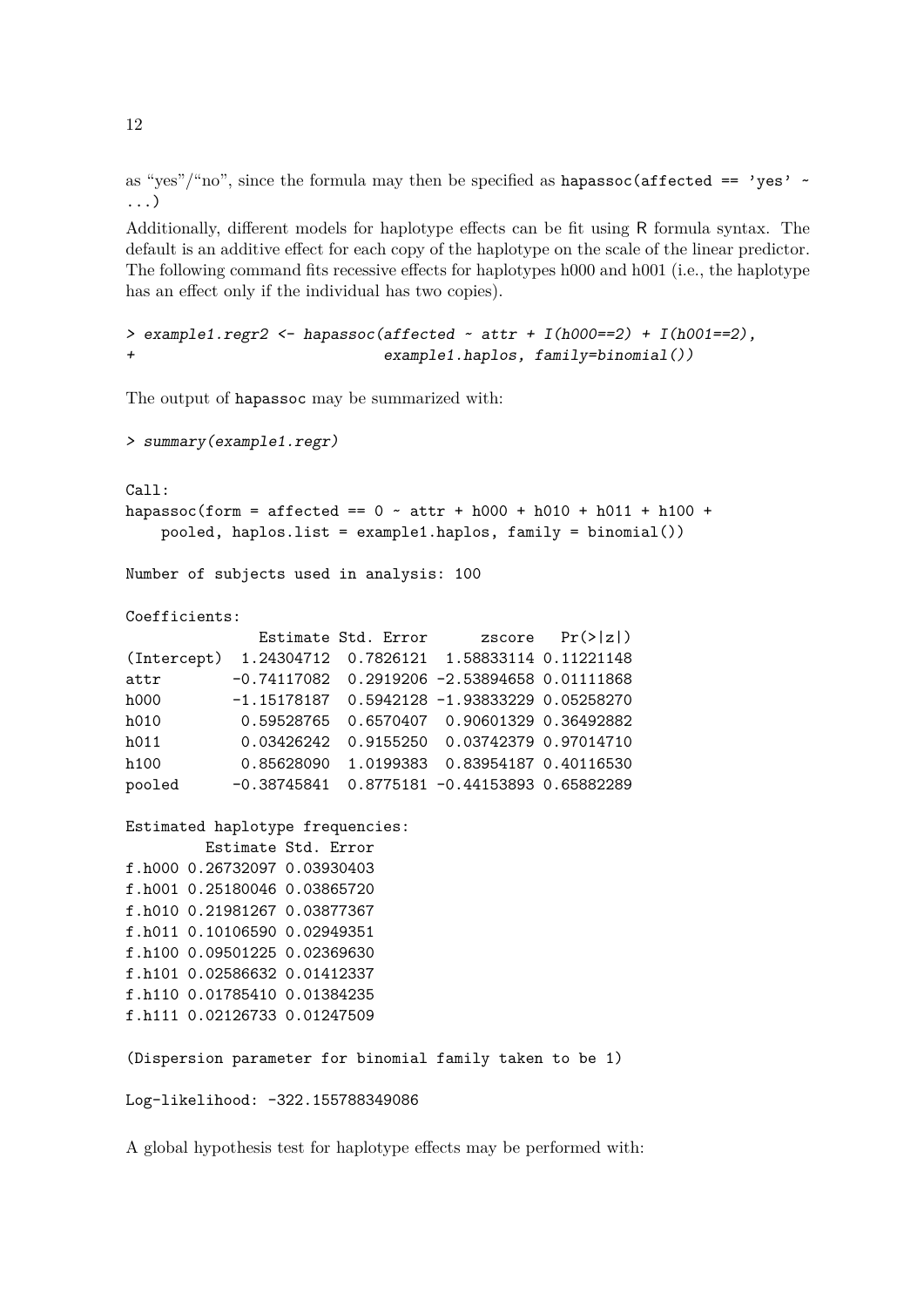```
> example1.regr2 <- hapassoc(affected ~ attr, example1.haplos, family=binomial())
> anova(example1.regr1,example1.regr2)
        hapassoc: likelihood ratio test
Full model: affected \sim attr + h000 + h010 + h011 + h100 + pooled
Reduced model: affected \sim attr
LR statistic = 11.2107 , df = 5 , p-value = 0.0474
```
#### **4.2. Linear regression with input genotypes in "genotypic" format**

An example of the "genotypic" input format is found in the dataset hypoDatGeno. The first five rows are shown below.

```
> data(hypoDatGeno)
> hypoDatGeno[1:5,]
 affected attr M1 M2 M3
1 0 -1.0457877 AA AC CC
2 0 -1.3604013 AA AA AC
3 0 0.5672941 AA AC AC
4 0 -0.2220068 CC AA AA
5 0 1.8051683 AA AC AC
```
In this case, the alleles at all three SNPs are now represented with A's and C's rather than 0's and 1's. Additionally, the genotype at each SNP is given in one column.

To illustrate how hapassoc handles missing genotype data, we introduce missing genotypic information for SNPs M1 and M2, as shown below. We modify the first subject's genotype at M1 so that it is completely missing. We modify the second subject's genotype at M2 so that only one allele, an 'A', is known. Since the data frame hypoDataGeno is in genotypic format, M2 is a factor. Therefore, before modifying the second subject's M2 genotype, we must add a level 'A' to M2:

```
> hypoDatGeno[1,"M1"]<-NA #First subject missing genotype at M1
> #Add a level 'A' to M2
> levels(hypoDatGeno[,"M2"])<-c(levels(hypoDatGeno[,"M2"]),"A")
> hypoDatGeno[2,"M2"]<-"A" #Modify second subject's genotype
```
The data in hypoDatGeno is now pre-processed by pre.hapassoc. For illustration, the optional parameter maxMissingGenos has been changed from its default value of one to two.

```
> example2.haplos<-pre.hapassoc(hypoDatGeno,3,maxMissingGenos=2,allelic=F)
Haplotypes will be based on the following SNPs (genotypic format):
 M1, M2, M3
Remaining variables are:
 affected, attr
```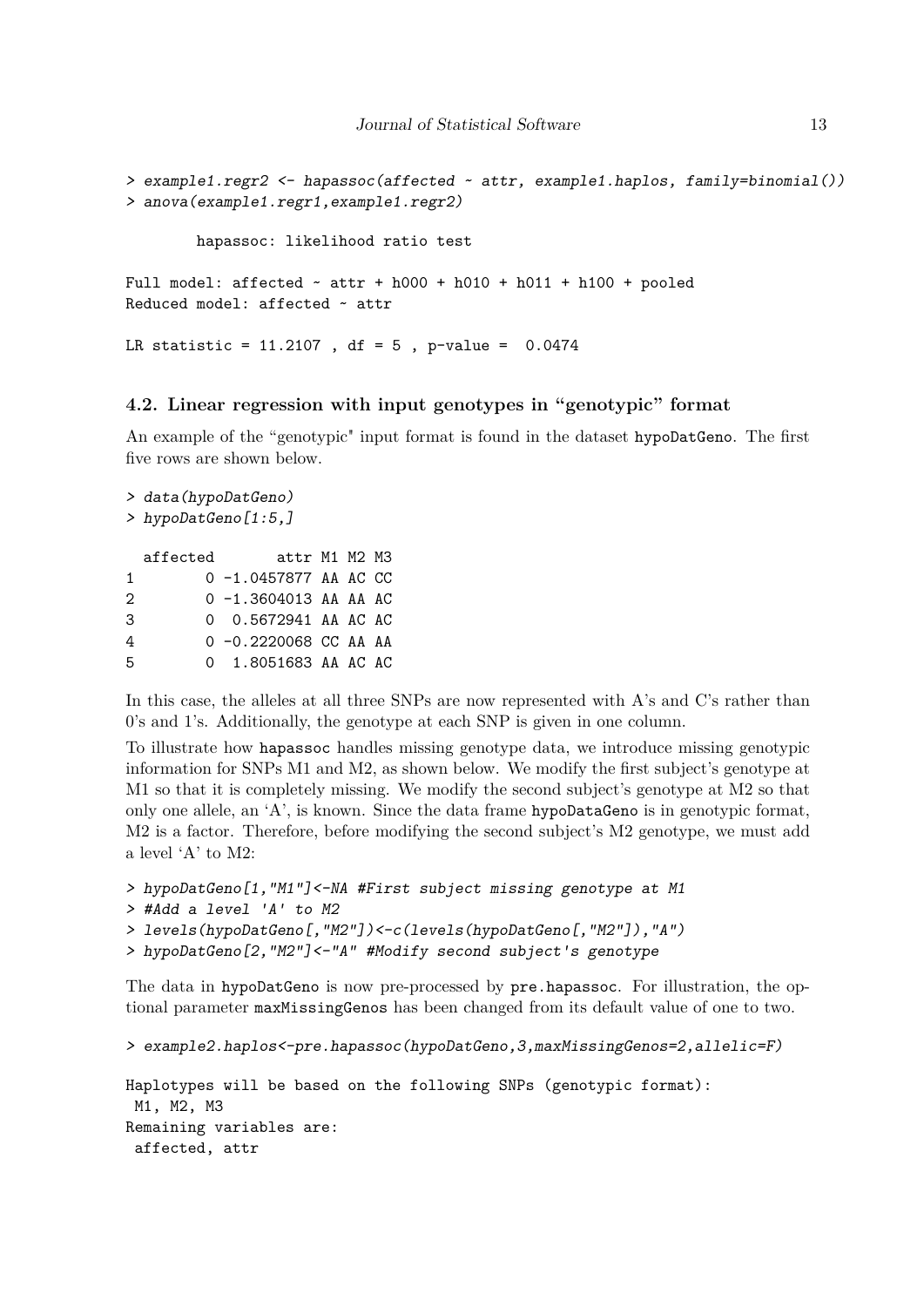> example2.haplos\$nonHaploDM[142:148,]

|     | affected | attr           |
|-----|----------|----------------|
| 142 |          | $0 - 1.045788$ |
| 143 |          | $0 - 1.045788$ |
| 144 |          | $0 - 1.045788$ |
| 145 |          | $0 - 1.045788$ |
| 146 |          | $0 - 1.360401$ |
| 147 |          | $0 - 1.360401$ |
| 148 |          | $0 - 1.360401$ |
|     |          |                |

When there are no more than maxMissingGenos SNPs with missing genotype data, rows corresponding to haplotype configurations compatible with the missing genotype data for a subject are added to the end of the augmented data matrices haploDM and nonhaploDM returned by pre.hapassoc. For example, rows 142 to 145 of nonHaploDM correspond to the first subject in hypoDatGeno and rows 146 to 148 of nonHaploDM correspond to the second subject in hypoDatGeno. When there are more missing genotypes than are allowed by the user, as in the following command, a warning message is given to indicate that some individuals have been removed from the dataset.

```
> pre.hapassoc(hypoDatGeno,3,maxMissingGenos=0,allelic=F,verbose=FALSE)
```

```
Warning message:
```
2 subjects with missing data in more than 0 genotype(s) removed in: handleMissings(SNPdat, nonSNPdat, numSNPs, maxMissingGenos)

With SNP data in genotypic format, the haplotypes are now denoted by combinations of the A and C alleles at each SNP, as can be seen in the display of the initial haplotype frequency estimates.

```
> example2.haplos$init
```
hAAA hAAC hACA hACC hCAA hCAC hCCA 0.24859595 0.26034040 0.23949970 0.09008737 0.10150449 0.02672430 0.01039986 hCCC 0.02284793

To illustrate linear regression, the continuous non-genetic covariate attr will be used as a continuous trait in the call to hapassoc:

```
> example2.regr<-hapassoc(attr~hAAA+hACA+hACC+hCAA+pooled,
                           example2.haplos,family=gaussian())
> summary(example2.regr)
Call:
hapassoc(form = attr \sim hAAA + hACA + hACC + hCAA + pooled, haplos.list = example2.haplos,
```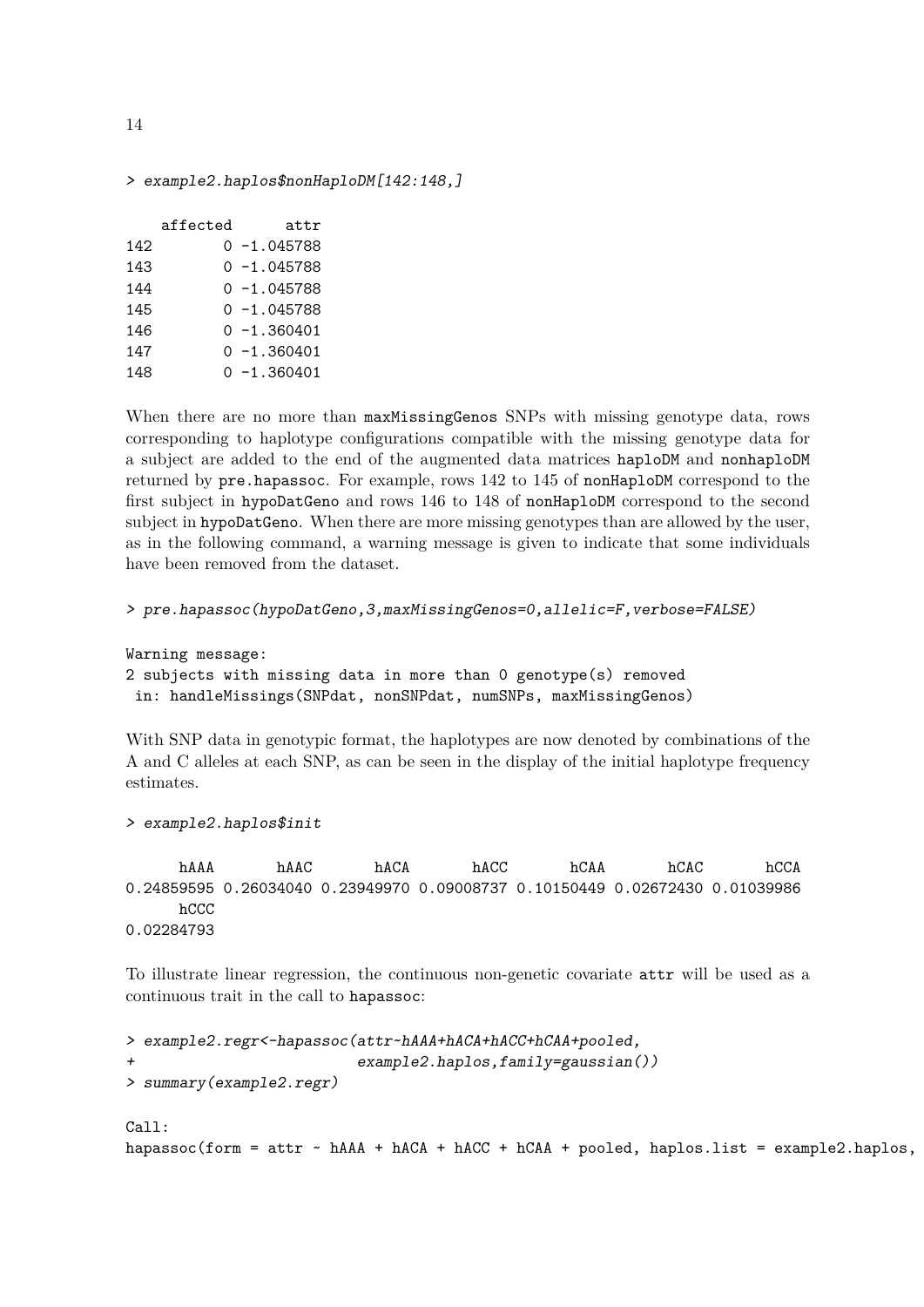```
family = gaussian()Number of subjects used in analysis: 100
Coefficients:
               Estimate Std. Error zscore Pr(>|z|)
(Intercept) -0.198910820 0.3145337 -0.63239909 0.5271261
hAAA -0.003337329 0.2422522 -0.01377626 0.9890085
hACA -0.005089539 0.2213682 -0.02299129 0.9816572
hACC 0.423914584 0.4979658 0.85129263 0.3946068
hCAA 0.300230129 0.2938526 1.02170329 0.3069214
pooled 0.019130817 0.3311376 0.05777302 0.9539294
Estimated haplotype frequencies:
         Estimate Std. Error
f.hAAA 0.248400660 0.03590094
f.hAAC 0.257565353 0.03806208
f.hACA 0.241325932 0.03550967
f.hACC 0.090867626 0.02673329
f.hCAA 0.101119710 0.02355280
f.hCAC 0.030216413 0.01611531
f.hCCA 0.009153699 0.00911681
f.hCCC 0.021350608 0.01213278
(Dispersion parameter for gaussian family taken to be 1.009584127756)
```
Log-likelihood: -410.627503879034

The dispersion reported by the summary function is the maximum likelihood estimate of the error variance in the linear model.

# **5. Summary**

hapassoc is an R package for haplotype-trait associations in the presence of uncertain haplotype phase, for dichotomous or continuous traits. It uses an EM algorithm called the method of weights to handle the missing haplotype-phase information. Non-genetic attributes, environmental covariates and haplotype-environment interactions can be included in generalized linear models of trait associations. Assumptions of Hardy-Weinberg proportions and independence of genetic and non-genetic covariates are made. In addition to additive effects, dominant and recessive effects of the haplotype risk factors can also be specified in **hapassoc**, in contrast to similar haplotype-trait association software. Missing genotype data is also handled by hapassoc so that those individuals with a limited amount of missing genotype data are not removed during the analysis.

hapassoc relies on many of the R base functions, and for that reason it uses much of the same syntax. For someone familiar with the R  $g1m$  and  $1m$  functions, using **hapassoc** should be relatively straightforward, as the specification of model formulae is identical, the output of the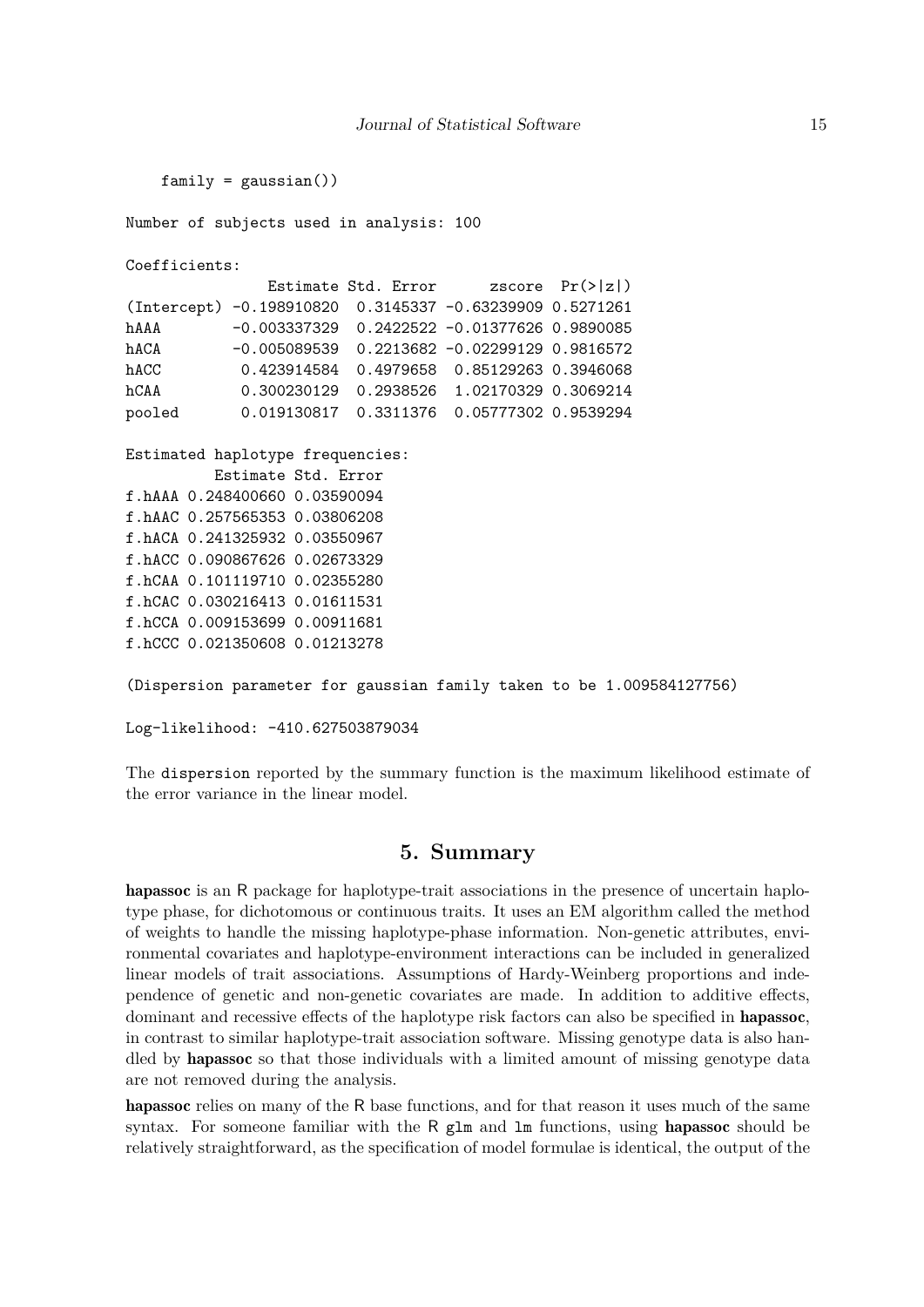summary method is similar and the anova method is similar when used to compare two nested models. Currently anova.hapassoc differs from the anova methods for lm and glm in that anova.hapassoc requires exactly two models as input. By contrast, anova.lm and anova.glm take either one fitted model, in which case a sequence of possible sub-models are compared, or an arbitrary number of nested models. Work to make anova.hapassoc behave more like anova. Im and anova.glm is underway and will be included in a future version of hapassoc. As an alternative to likelihood ratio tests, users may construct the appropriate Wald statistics in the usual way, with the estimated coefficients and variance-covariance matrix returned by the hapassoc function.

# **Acknowledgements**

We would like to thank Matthew Pratola for optimizing the R code and initiating its conversion to an R package, and Sigal Blay for code optimization and package maintenence. We would also like to thank the **hapassoc** users for their valuable feedback in bug reports. This research was supported by Natural Sciences and Engineering Research Council of Canada grants 227972-00 and 213124-03, by Juvenile Diabetes Research Foundation International grant 1-2001-873, by Canadian Institutes of Health Research grants NPG-64869, ATF-66667 and GEI-53960, and in part by the Mathematics of Information Technology and Complex Systems, Canadian National Centres of Excellence. JG is a Scholar of the BC Michael Smith Foundation for Health Research.

# **References**

- <span id="page-15-6"></span>Burkett K (2002). *Logistic Regression with Missing Haplotypes*. Master's thesis, Statistics and Actuarial Science: Simon Fraser University.
- <span id="page-15-1"></span>Burkett K, McNeney B, Graham J (2004). "A Note on Inference of Trait Associations with SNP Haplotypes and Other Attributes in Generalized Linear Models." *Human Heredity*, **57**, 200–206.
- <span id="page-15-3"></span>Dempster AP, Laird NM, Rubin DB (1977). "Maximum Likelihood from Incomplete Data via the EM Algorithm." *Journal of the Royal Statistical Society B*, **39**, 1–38. With discussion.
- <span id="page-15-4"></span>Horton NJ, Laird NM (1999). "Maximum Likelihood Analysis of Generalized Linear Models with Missing Covariates." *Statistical Methods in Medical Research*, **8**, 37–50.
- <span id="page-15-2"></span>Ibrahim JG (1990). "Incomplete Data in Generalized Linear Models." *Journal of the American Statistical Association*, **85**, 765–769.
- <span id="page-15-0"></span>Lake SL, Lyon H, Tantisira K, Silverman EK, Weiss ST, Laird NM, Schaid DJ (2003). "Estimation and Tests of Haplotype-Environment Interaction when Linkage Phase is Ambiguous." *Human Heredity*, **55**, 56–65.
- <span id="page-15-5"></span>Lipsitz SR, Ibrahim JG (1996). "A Conditional Model for Incomplete Covariates in Parametric Regression Models." *Biometrika*, **83**, 916–922.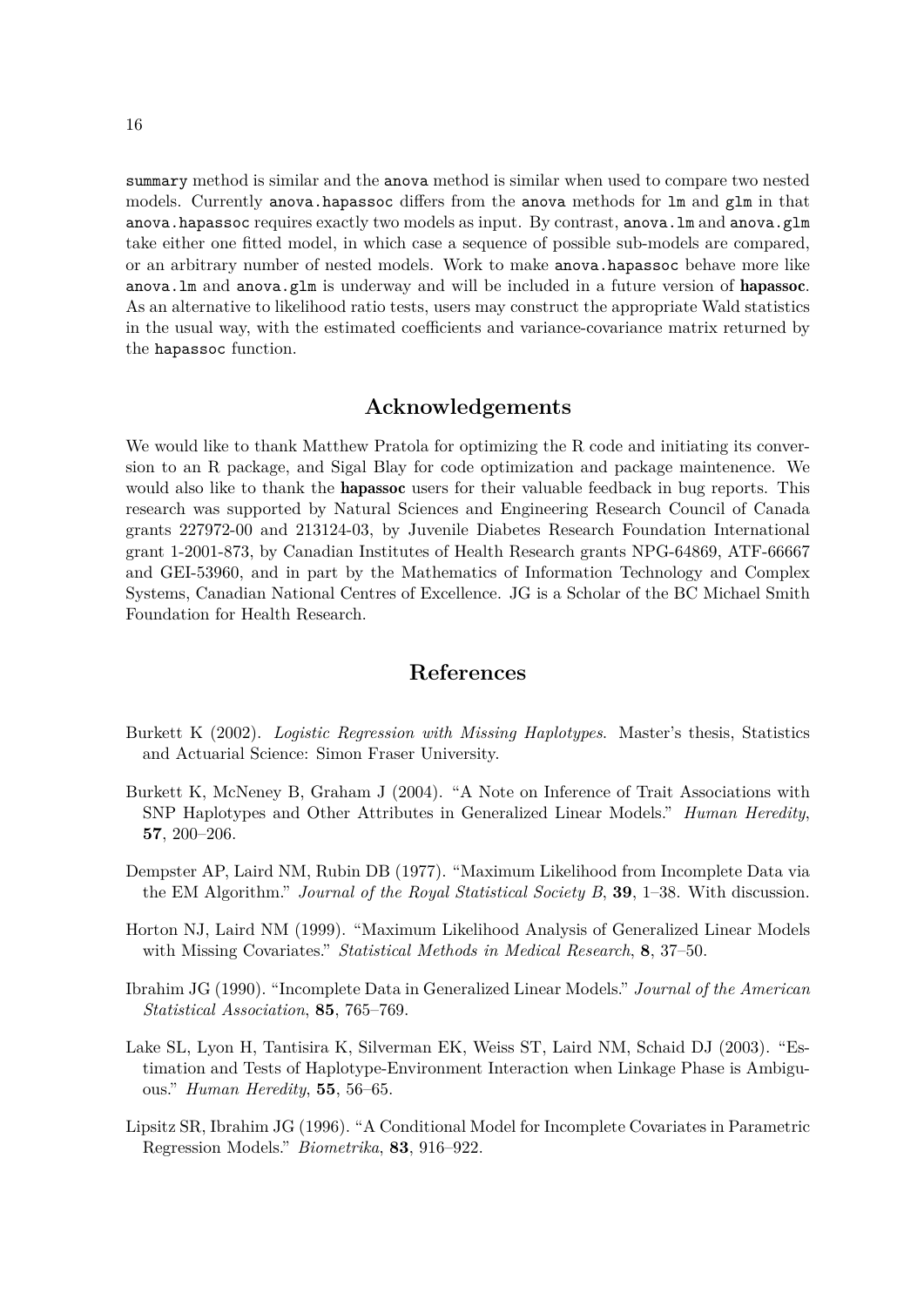<span id="page-16-1"></span>Louis TA (1982). "Finding the Observed Information Matrix when Using the EM Algorithm." *Journal of the Royal Statistical Society B*, **44**, 226–233.

<span id="page-16-0"></span>McCullagh P, Nelder JA (1983). *Generalized Linear Models*. Chapman and Hall, London.

<span id="page-16-2"></span>Schaid DJ, Rowland CM, Tines DE, Jacobson RM, Poland GA (2002). "Score Tests for Association Between Traits and Haplotypes when Linkage Phase is Ambiguous." *American Journal of Human Genetics*, **70**, 425–434.

## **Appendix: Details on the computation of the standard errors**

>From standard likelihood theory (e.g. [McCullagh and Nelder 1983\)](#page-16-0), the variance-covariance matrix of the maximum likelihood estimators  $\hat{\theta}$  can be approximated by the inverse of the Fisher information matrix

$$
\mathcal{I}(\theta_0) = \mathsf{E}\left[I(\theta_0)\right] \equiv \mathsf{E}\left[-\frac{\partial^2}{\partial \theta \partial \theta^T}l(\theta_0)\right]
$$

where  $\theta_0$  is the "true" value of  $\theta$  and  $l(\theta)$  is the observed-data log-likelihood. The usual estimate of  $\mathcal{I}(\theta_0)$  is the observed information  $I(\theta)$ .

Under independence of genetic and non-genetic covariates, the observed-data likelihood  $L(\theta)$ factors into a term involving  $\beta$ ,  $\phi$  and  $\gamma_q$  and another term involving  $\gamma_e$ :

$$
L(\theta) = \prod_{i} P(y_i, x_{obs,i} | \theta) = \prod_{i} \sum_{j} P(y_i, x_i^j | \theta)
$$
  
= 
$$
\prod_{i} \sum_{j} P(y_i | x_i^j, \beta, \phi) P(x_{gi}^j | \gamma_g) P(x_{ei} | \gamma_e)
$$
  
= 
$$
\prod_{i} P(x_{ei} | \gamma_e) \sum_{j} P(y_i | x_i^j, \beta, \phi) P(x_{gi}^j | \gamma_g)
$$
  
= 
$$
\left[ \prod_{i} \sum_{j} P(y_i | x_i^j, \beta, \phi) P(x_{gi}^j | \gamma_g) \right] \times \prod_{i} P(x_{ei} | \gamma_e)
$$

The observed information  $I(\theta)$  is therefore block-diagonal:

$$
I(\theta) = \begin{bmatrix} I(\beta, \phi, \gamma_g) & 0 \\ 0 & I(\gamma_e) \end{bmatrix}, \quad \text{and so} \quad I^{-1}(\theta) = \begin{bmatrix} I^{-1}(\beta, \phi, \gamma_g) & 0 \\ 0 & I^{-1}(\gamma_e) \end{bmatrix}.
$$

Thus, only  $I(\beta, \phi, \gamma_q)$  is required for inference of  $\beta$ .

# **Information matrix for**  $\beta$ ,  $\phi$  **and**  $\gamma_g$

[Louis](#page-16-1) [\(1982\)](#page-16-1) derived an expression for the observed information in missing data problems in terms of complete-data score vectors and information matrices. Let  $S_c(\beta, \phi, \gamma_q)$  and  $S_{ci}(\beta, \phi, \gamma_q)$  be the complete-data score functions for all subjects and for the *i*th subject, respectively. Define  $I_c(\beta, \phi, \gamma_g)$  and  $I_{ci}(\beta, \phi, \gamma_g)$  to be the corresponding observed information matrices. Further, let  $S_{ci}^{j}(\beta, \phi, \gamma_g)$  and  $I_{ci}^{j}(\beta, \phi, \gamma_g)$  be, respectively, the complete-data score function and observed information for the *i*th subject with covariate vector  $x_i^j$ *i* . Under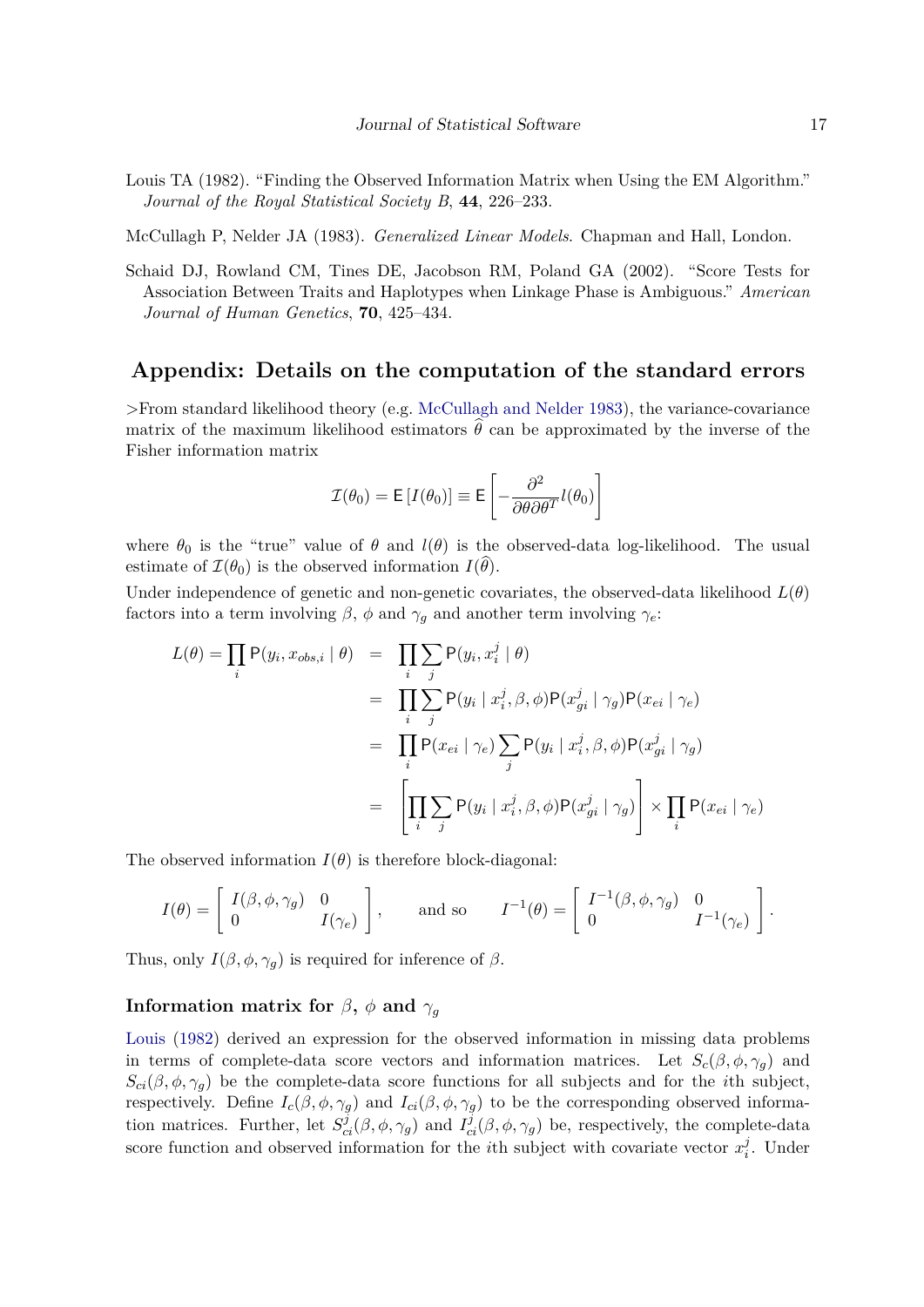the linear model, recall  $\eta_i^j = x_i^j$  $i$ <sup>*T*</sup> $\beta$  and  $\mu_i^j = g^{-1}(\eta_i^j)$  $b_i^j$ ) =  $b'(v_i^j)$ *i*<sup>*j*</sup>). Define  $d_{ij} = y_i v_i^j - b(v_i^j)$  $r_i^j$ ) and let  $c'(y, \phi)$  and  $c''(y, \phi)$  denote the first and second derivatives of  $c(y, \phi)$  with respect to  $\phi$ . Then  $S^j_{ci}(\beta, \phi, \gamma_g)^T = \left[S^j_{ci}(\beta)^T, S^j_{ci}(\phi), S^j_{ci}(\gamma_g)^T\right]$  where

$$
S_{ci}^{j}(\beta) = \frac{\partial}{\partial \beta} \log P(y_i | x_i^j, \beta, \phi) = \frac{m_i(y_i - \mu_i^j)}{\phi} x_i^j,
$$
  
\n
$$
S_{ci}^{j}(\phi) = \frac{\partial}{\partial \phi} \log P(y_i | x_i^j, \beta, \phi) = -\frac{m_i d_{ij}}{\phi^2} + c'(y_i, \phi)
$$
  
\nand 
$$
S_{ci}^{j}(\gamma_g) = \frac{\partial}{\partial \gamma_g} \log P(x_i^j | \gamma_g).
$$

The observed information  $I_{ci}^{j}(\beta, \phi, \gamma_g)$  has three submatrices along its diagonal. In the top left-hand corner,

$$
I_{ci}^{j}(\beta,\beta) = -\frac{\partial^{2}}{\partial \beta \partial \beta^{T}} \log P(y_{i} | x_{i}^{j}, \beta, \phi) = \frac{m_{i} x_{i}^{j} x_{i}^{j}}{\phi g'(\mu_{i}^{j})},
$$

where  $g'(\mu_i^j)$ *i*) is the derivative of the link function with respect to  $\mu$ , evaluated at  $\mu_i^j$  $\eta_i^j$ . The next diagonal submatrix is

$$
I_{ci}^{j}(\phi,\phi) = -\frac{\partial^{2}}{\partial \phi \partial \phi} \log P(y_{i} | x_{i}^{j}, \beta, \phi) = -\frac{2m_{i}d_{ij}}{\phi^{3}} - c''(y_{i}, \phi).
$$

Finally, in the bottom right-hand corner

$$
I_{ci}^{j}(\gamma_g, \gamma_g) = -\frac{\partial^2}{\partial \gamma_g \partial \gamma_g^T} \log P(x_i^j \mid \gamma_g).
$$

The three off-diagonal submatrices are  $I_{ci}^{j}(\beta, \gamma_g) = I_{ci}^{j}(\phi, \gamma_g) = 0$  and

$$
I_{ci}^{j}(\beta, \phi) = -\frac{\partial^{2}}{\partial \beta \partial \phi} \log P(y_{i} | x_{i}^{j}, \beta, \phi).
$$

The expressions for  $S^j_{ci}(\gamma_g)$  and  $I^j_{ci}(\gamma_g, \gamma_g)$  depend on the distribution of genetic covariates. For example, suppose that the *j*th possible haplotype configuration consistent with the observed SNP genotypes of the *i*th subject has  $x_{gi}^j = (n_1, \ldots, n_{H+1})$ , where  $n_h = 0, 1, 2$  codes the number of copies of haplotype *h* and there are  $H + 1$  haplotypes in the population. Then, under HWP,

$$
P(x_{gi}^j|\gamma_g) \propto \gamma_{g1}^{n_1} \times \gamma_{g2}^{n_2} \times \cdots \times \gamma_{gH}^{n_H} \times \left(1 - \sum_{h=1}^H \gamma_{gh}\right)^{n_{H+1}},
$$

where  $\gamma_{gh}$  is the population frequency of haplotype *h*. The score vector is

$$
S_{ci}^{j}(\gamma_g) = \left(\frac{n_1}{\gamma_{g1}}, \cdots, \frac{n_H}{\gamma_{gH}}\right)^T - \frac{n_{H+1}}{1 - \sum_{h=1}^H \gamma_{gh}} (1, \cdots, 1)^T
$$